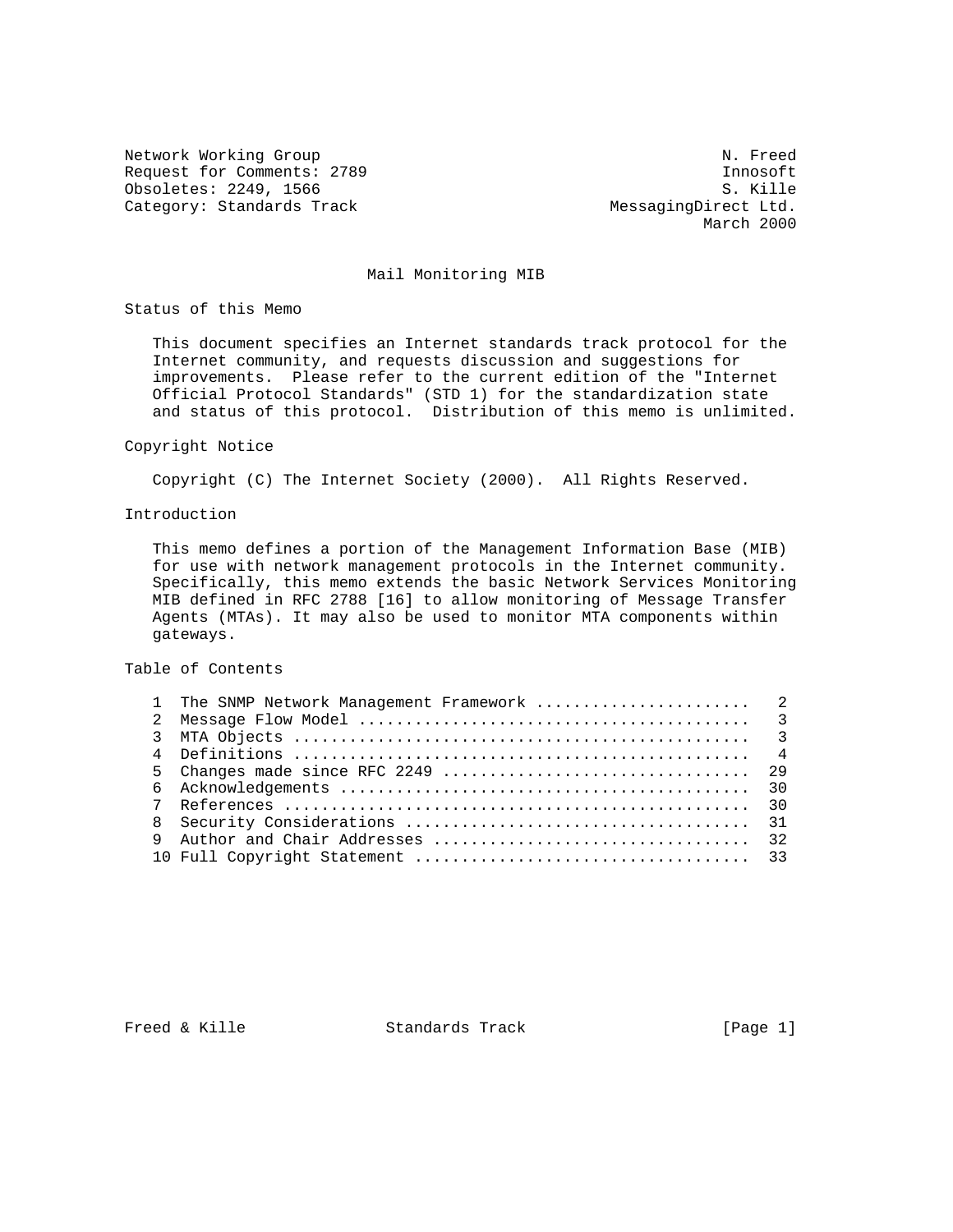- 
- 1. The SNMP Network Management Framework

 The SNMP Management Framework presently consists of five major components:

- o An overall architecture, described in RFC 2571 [1].
- o Mechanisms for describing and naming objects and events for the purpose of management. The first version of this Structure of Management Information (SMI) is called SMIv1 and described in STD 16, RFC 1155 [2], STD 16, RFC 1212 [3] and RFC 1215 [4]. The second version, called SMIv2, is described in STD 58, RFC 2578 [5], STD 58, RFC 2579 [6] and STD 58, RFC 2580 [7].
- o Message protocols for transferring management information. The first version of the SNMP message protocol is called SNMPv1 and described in STD 15, RFC 1157 [8]. A second version of the SNMP message protocol, which is not an Internet standards track protocol, is called SNMPv2c and described in RFC 1901 [9] and RFC 1906 [10]. The third version of the message protocol is called SNMPv3 and described in RFC 1906 [10], RFC 2572 [11] and RFC 2574 [12].
- o Protocol operations for accessing management information. The first set of protocol operations and associated PDU formats is described in STD 15, RFC 1157 [8]. A second set of protocol operations and associated PDU formats is described in RFC 1905 [13].
- o A set of fundamental applications described in RFC 2573 [14] and the view-based access control mechanism described in RFC 2575 [15].

 Managed objects are accessed via a virtual information store, termed the Management Information Base or MIB. Objects in the MIB are defined using the mechanisms defined in the SMI.

 This memo specifies a MIB module that is compliant to the SMIv2. A MIB conforming to the SMIv1 can be produced through the appropriate translations. The resulting translated MIB must be semantically equivalent, except where objects or events are omitted because no translation is possible (use of Counter64). Some machine readable information in SMIv2 will be converted into textual descriptions in SMIv1 during the translation process. However, this loss of machine readable information is not considered to change the semantics of the MIB.

Freed & Kille Standards Track [Page 2]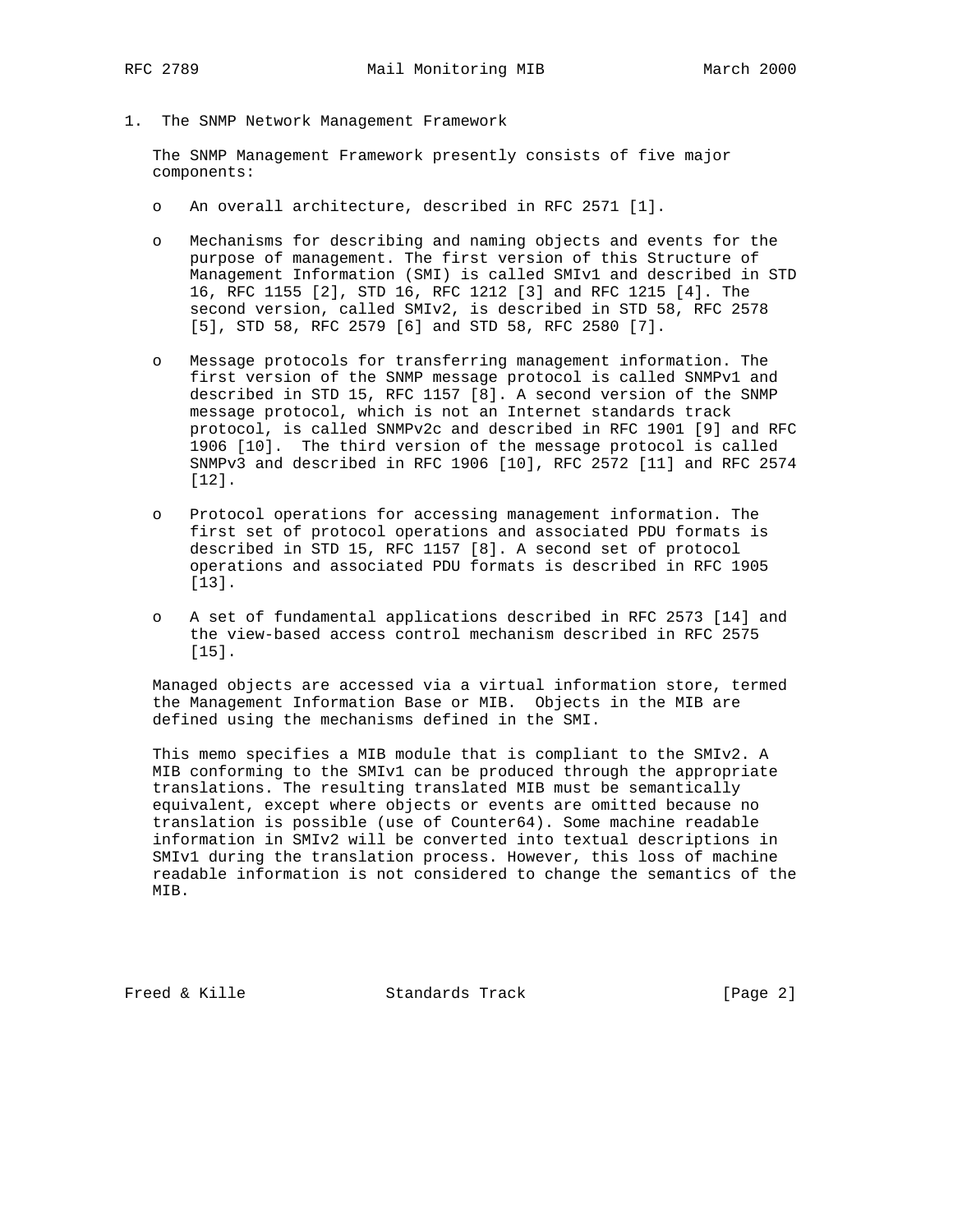#### 2. Message Flow Model

 A general model of message flow inside an MTA has to be presented before a MIB can be described. Generally speaking, message flow is modelled as occurring in four steps:

- (1) Messages are received by the MTA from User Agents, Message Stores, other MTAs, and gateways.
- (2) The "next hop" for the each message is determined. This is simply the destination the message is to be transmitted to; it may or may not be the final destination of the message. Multiple "next hops" may exist for a single message (as a result of either having multiple recipients or distribution list expansion); this may make it necessary to duplicate messages.
- (3) If necessary messages are converted into the format that's appropriate for the next hop. Conversion operations may be successful or unsuccessful.
- (4) Messages are transmitted to the appropriate destination, which may be a User Agent, Message Store, another MTA, or gateway.

 Storage of messages in the MTA occurs at some point during this process. However, it is important to note that storage may occur at different and possibly even multiple points during this process. For example, some MTAs expand messages into multiple copies as they are received. In this case (1), (2), and (3) may all occur prior to storage. Other MTAs store messages precisely as they are received and perform all expansions and conversions during retransmission processing. So here only (1) occurs prior to storage. This leads to situations where, in general, a measurement of messages received may not equal a measurement of messages in store, or a measurement of messages stored may not equal a measurement of messages retransmitted, or both.

3. MTA Objects

 If there are one or more MTAs on the host, the following MIB may be used to monitor them. Any number of the MTAs on a single host or group of hosts may be monitored. Each MTA is dealt with as a separate network service and has its own applTable entry in the Network Services Monitoring MIB.

 The MIB described in this document covers only the portion which is specific to the monitoring of MTAs. The network service related part of the MIB is covered in RFC 2788 [16].

Freed & Kille Standards Track [Page 3]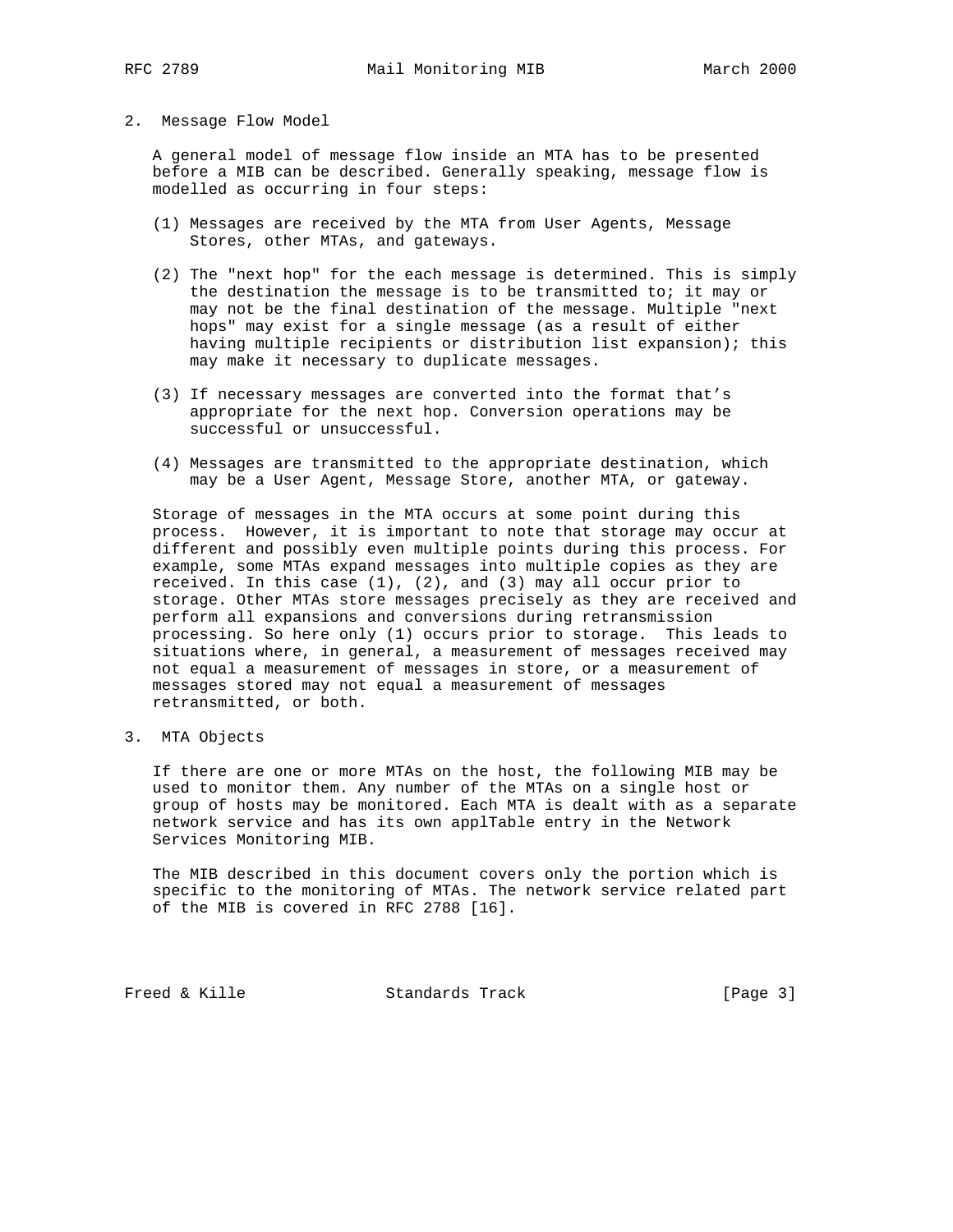This MIB defines four tables. The first of these contains per-MTA information that isn't specific to any particular part of MTA. The second breaks each MTA down into a collection of separate components called groups. Groups are described in detail in the comments embedded in the MIB below. The third table provides a means of correlating associations tracked by the network services MIB with specific groups within different MTAs. Finally, the fourth table provides a means of tracking any errors encountered during the operation of the MTA. The first two tables must be implemented to conform with this MIB; the last two are optional.

4. Definitions

 MTA-MIB DEFINITIONS ::= BEGIN IMPORTS OBJECT-TYPE, Counter32, Gauge32, MODULE-IDENTITY, mib-2 FROM SNMPv2-SMI TimeInterval FROM SNMPv2-TC MODULE-COMPLIANCE, OBJECT-GROUP FROM SNMPv2-CONF SnmpAdminString FROM SNMP-FRAMEWORK-MIB applIndex, URLString FROM NETWORK-SERVICES-MIB; mta MODULE-IDENTITY LAST-UPDATED "200003030000Z" ORGANIZATION "IETF Mail and Directory Management Working Group" CONTACT-INFO Ned Freed Postal: Innosoft International, Inc. 1050 Lakes Drive West Covina, CA 91790 **US** *US*  Tel: +1 626 919 3600 Fax: +1 626 919 3614 E-Mail: ned.freed@innosoft.com" DESCRIPTION "The MIB module describing Message Transfer Agents (MTAs)" REVISION "200003030000Z" DESCRIPTION "This revision, published in RFC 2789, changes a number of DisplayStrings to SnmpAdminStrings. Note that this change

Freed & Kille Standards Track [Page 4]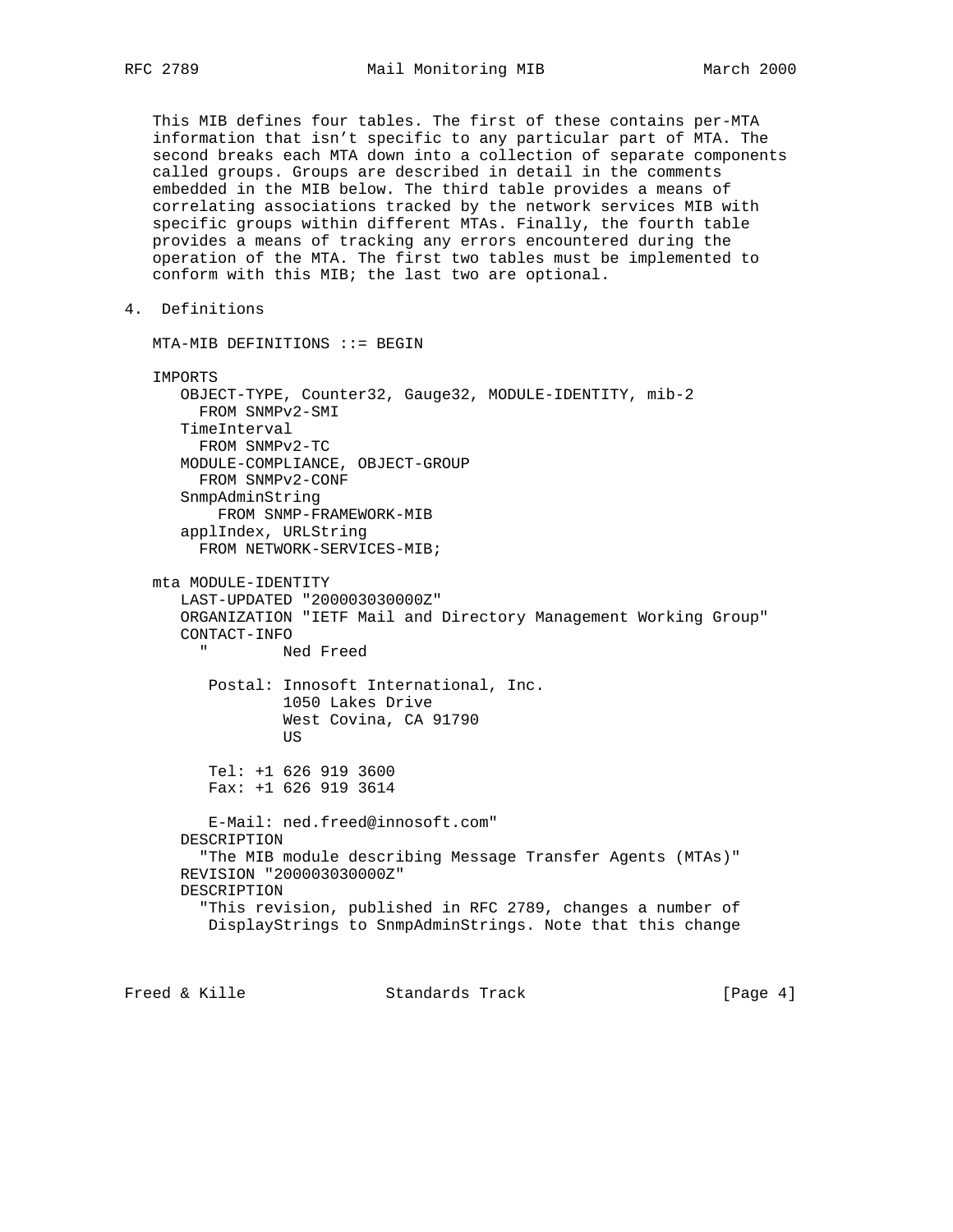# RFC 2789 Mail Monitoring MIB March 2000

 is not strictly supported by SMIv2. However, the alternative of deprecating the old objects and defining new objects would have a more adverse impact on backward compatibility and interoperability, given the particular semantics of these objects. The defining reference for distinguished names has also been updated from RFC 1779 to RFC 2253." REVISION "199905120000Z" DESCRIPTION "This revision fixes a number of technical problems found in previous versions: The conformance groups for different versions of this MIB have been corrected, the recommendation that an empty string be returned if the last operation was successful has been removed from mtaGroupInboundRejectionReason and mtaGroupOutboundConnectFailureReason as it conflicts with the stated purpose of these variables, and the required mtaStatusCode entry has been added to MtaGroupErrorEntry. It should be noted that this last change in no way affects the bits on the wire." REVISION "199708170000Z" DESCRIPTION "This revision, published in RFC 2249, adds the mtaGroupDescription and mtaGroupURL fields, conversion operation counters, a group hierarchy description mechanism, counters for specific errors, oldest message IDs, per-MTA and per-group loop counters, and a new table for tracking any errors an MTA encounters." REVISION "199311280000Z" DESCRIPTION "The original version of this MIB was published in RFC 1566"  $: := \{ \text{min-2} \; 28 \}$  mtaTable OBJECT-TYPE SYNTAX SEQUENCE OF MtaEntry MAX-ACCESS not-accessible STATUS current DESCRIPTION "The table holding information specific to an MTA." ::=  $\{ mta 1 \}$  mtaEntry OBJECT-TYPE SYNTAX MtaEntry MAX-ACCESS not-accessible STATUS current DESCRIPTION "The entry associated with each MTA." INDEX {applIndex}  $::=$  {mtaTable 1}

Freed & Kille Standards Track [Page 5]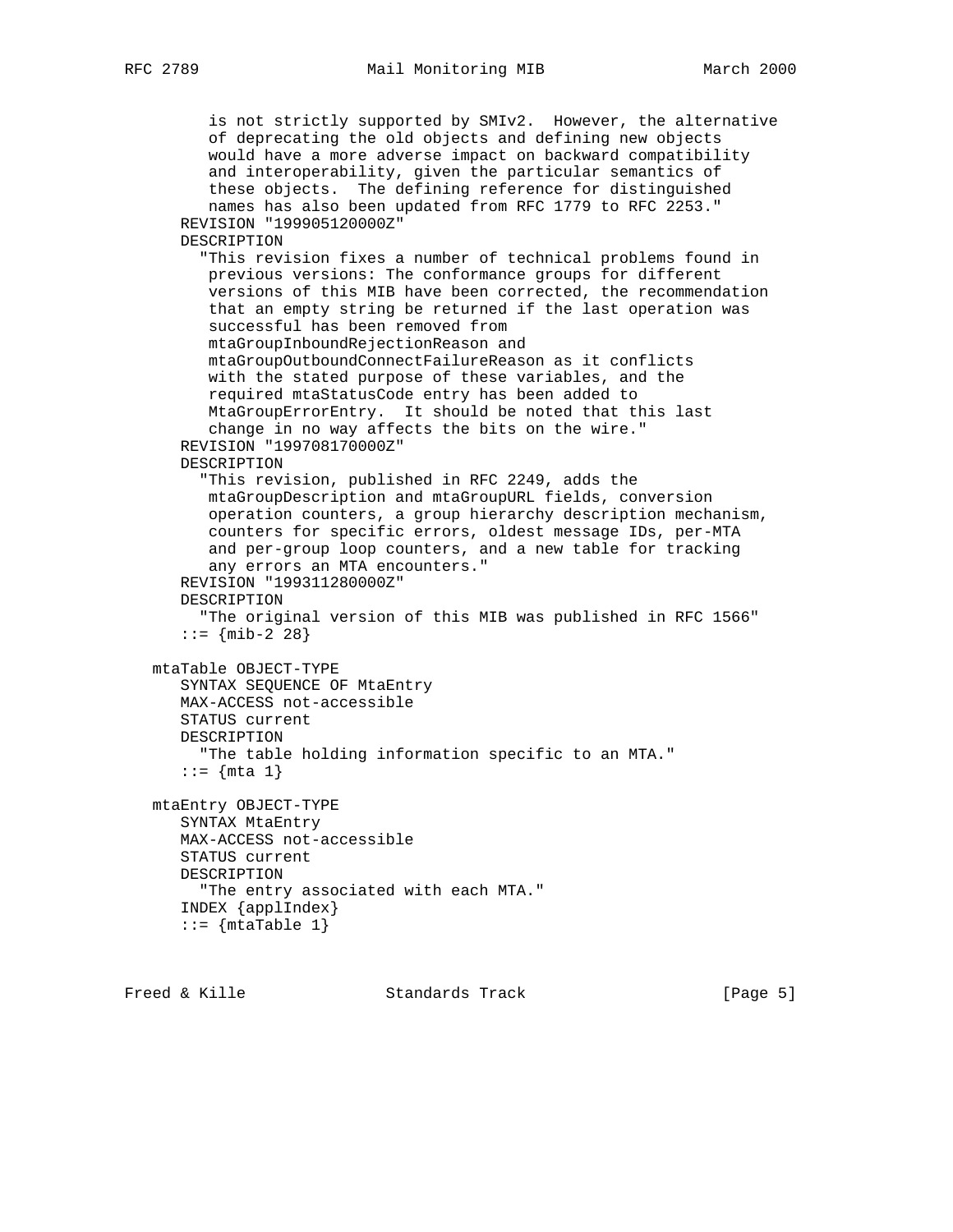```
 MtaEntry ::= SEQUENCE {
   mtaReceivedMessages
     Counter32,
    mtaStoredMessages
     Gauge32,
   mtaTransmittedMessages
    Counter32,
    mtaReceivedVolume
     Counter32,
   mtaStoredVolume
     Gauge32,
   mtaTransmittedVolume
     Counter32,
   mtaReceivedRecipients
     Counter32,
   mtaStoredRecipients
     Gauge32,
   mtaTransmittedRecipients
     Counter32,
    mtaSuccessfulConvertedMessages
     Counter32,
    mtaFailedConvertedMessages
     Counter32,
   mtaLoopsDetected
     Counter32
 }
 mtaReceivedMessages OBJECT-TYPE
   SYNTAX Counter32
    MAX-ACCESS read-only
    STATUS current
    DESCRIPTION
      "The number of messages received since MTA initialization.
      This includes messages transmitted to this MTA from other
       MTAs as well as messages that have been submitted to the
       MTA directly by end-users or applications."
   ::= {mtaEntry 1}
 mtaStoredMessages OBJECT-TYPE
    SYNTAX Gauge32
    MAX-ACCESS read-only
    STATUS current
    DESCRIPTION
      "The total number of messages currently stored in the MTA.
      This includes messages that are awaiting transmission to
       some other MTA or are waiting for delivery to an end-user
       or application."
   ::= {mtaEntry 2}
```
Freed & Kille **Standards Track** [Page 6]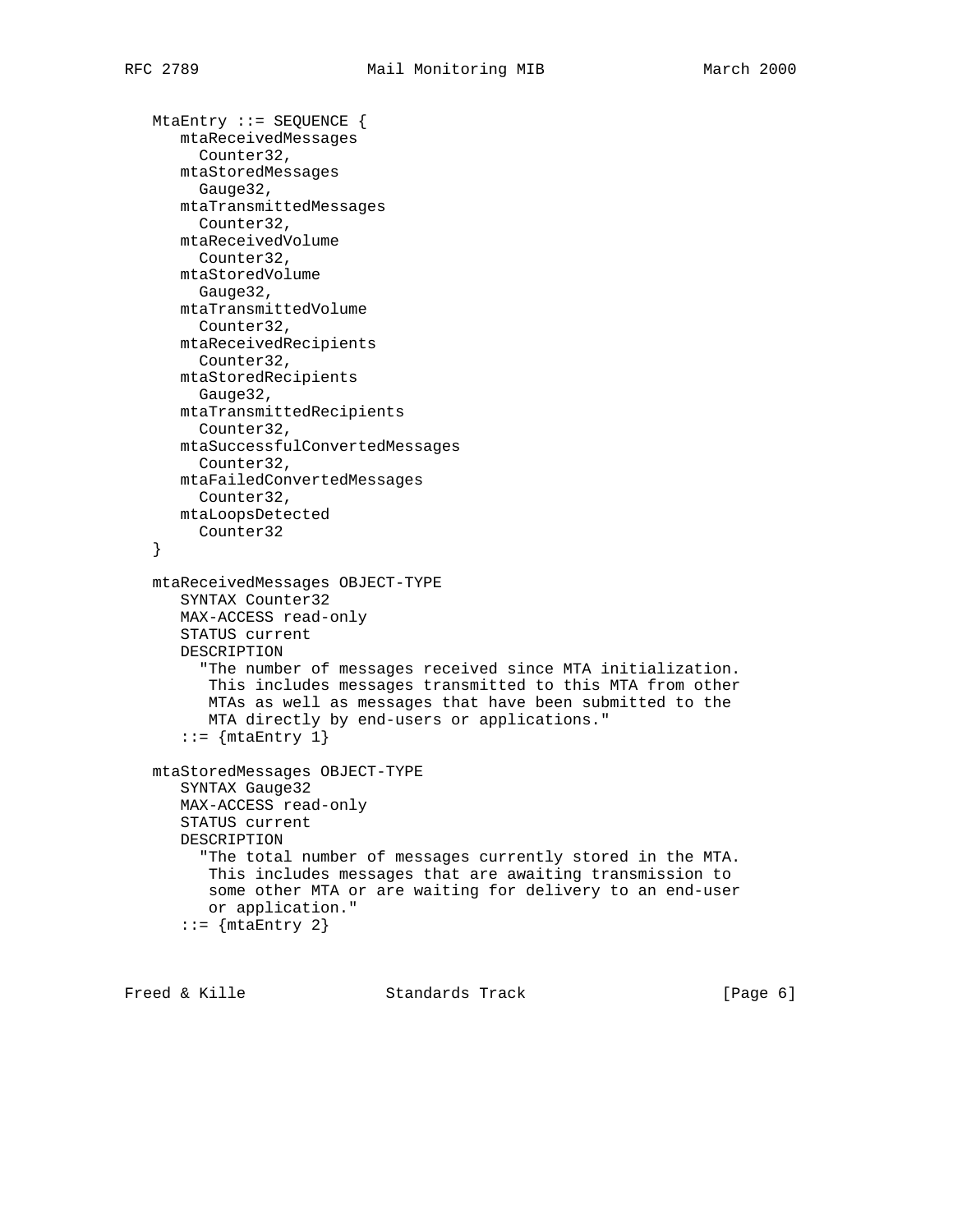```
 mtaTransmittedMessages OBJECT-TYPE
    SYNTAX Counter32
    MAX-ACCESS read-only
    STATUS current
    DESCRIPTION
      "The number of messages transmitted since MTA initialization.
       This includes messages that were transmitted to some other
       MTA or are waiting for delivery to an end-user or
       application."
   ::= {mtaEntry 3}
 mtaReceivedVolume OBJECT-TYPE
    SYNTAX Counter32
    UNITS "K-octets"
    MAX-ACCESS read-only
    STATUS current
    DESCRIPTION
      "The total volume of messages received since MTA
       initialization, measured in kilo-octets. This volume should
       include all transferred data that is logically above the mail
       transport protocol level. For example, an SMTP-based MTA
       should use the number of kilo-octets in the message header
       and body, while an X.400-based MTA should use the number of
       kilo-octets of P2 data. This includes messages transmitted
       to this MTA from other MTAs as well as messages that have
       been submitted to the MTA directly by end-users or
       applications."
   ::= {mtaEntry 4}
 mtaStoredVolume OBJECT-TYPE
   SYNTAX Gauge32
    UNITS "K-octets"
    MAX-ACCESS read-only
    STATUS current
    DESCRIPTION
      "The total volume of messages currently stored in the MTA,
       measured in kilo-octets. This volume should include all
       stored data that is logically above the mail transport
       protocol level. For example, an SMTP-based MTA should
       use the number of kilo-octets in the message header and
       body, while an X.400-based MTA would use the number of
       kilo-octets of P2 data. This includes messages that are
       awaiting transmission to some other MTA or are waiting
       for delivery to an end-user or application."
   ::= {mtaEntry 5}
 mtaTransmittedVolume OBJECT-TYPE
    SYNTAX Counter32
```
Freed & Kille **Standards Track** [Page 7]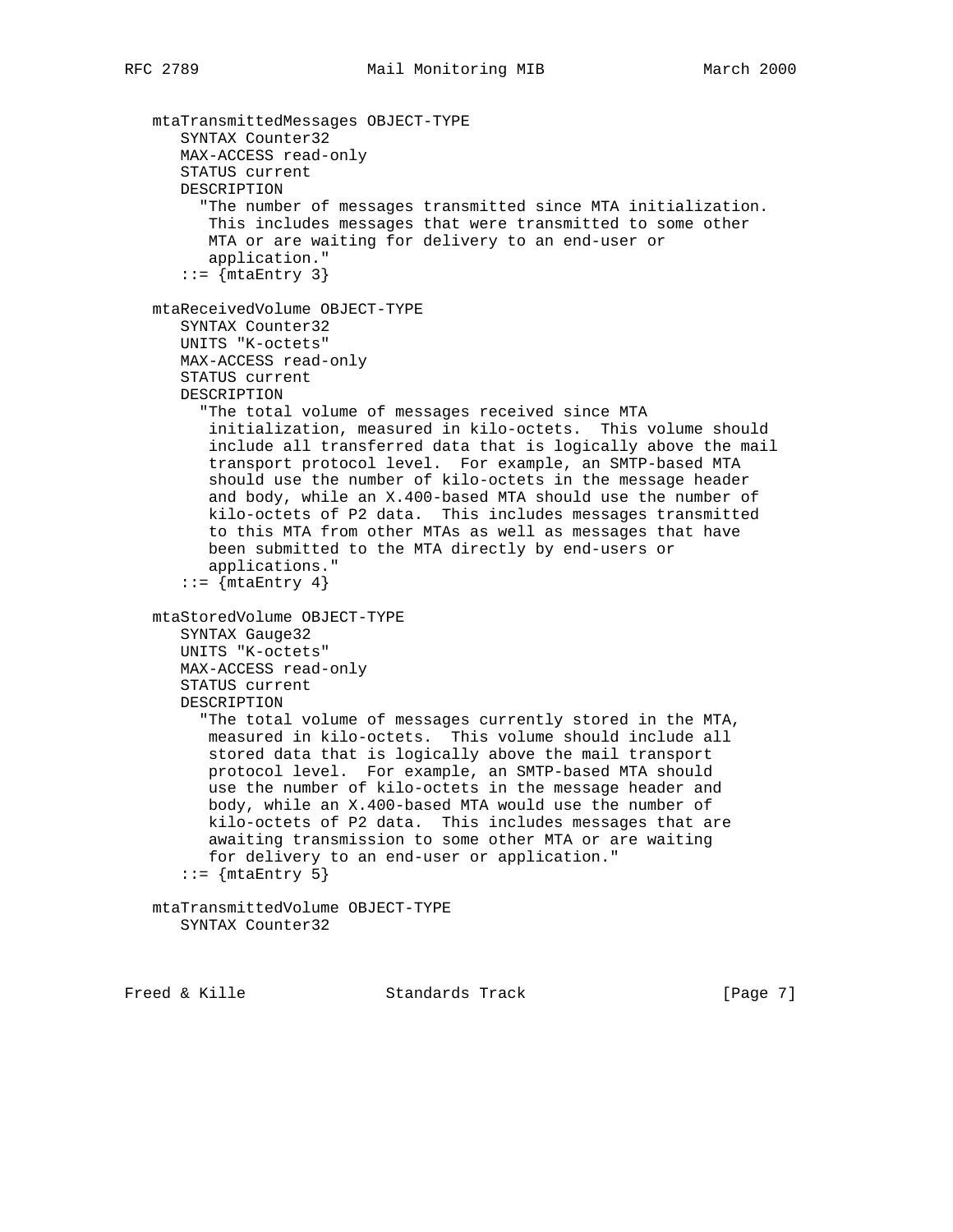```
 UNITS "K-octets"
    MAX-ACCESS read-only
    STATUS current
    DESCRIPTION
      "The total volume of messages transmitted since MTA
       initialization, measured in kilo-octets. This volume should
       include all transferred data that is logically above the mail
       transport protocol level. For example, an SMTP-based MTA
       should use the number of kilo-octets in the message header
       and body, while an X.400-based MTA should use the number of
       kilo-octets of P2 data. This includes messages that were
       transmitted to some other MTA or are waiting for delivery
       to an end-user or application."
    ::= \{ \text{mtaEntry } 6 \} mtaReceivedRecipients OBJECT-TYPE
    SYNTAX Counter32
    MAX-ACCESS read-only
    STATUS current
    DESCRIPTION
      "The total number of recipients specified in all messages
       received since MTA initialization. Recipients this MTA
       has no responsibility for, i.e. inactive envelope
       recipients or ones referred to in message headers,
       should not be counted even if information about such
       recipients is available. This includes messages
       transmitted to this MTA from other MTAs as well as
       messages that have been submitted to the MTA directly
       by end-users or applications."
   ::= {mtaEntry 7}
 mtaStoredRecipients OBJECT-TYPE
    SYNTAX Gauge32
    MAX-ACCESS read-only
    STATUS current
    DESCRIPTION
      "The total number of recipients specified in all messages
       currently stored in the MTA. Recipients this MTA has no
       responsibility for, i.e. inactive envelope recipients or
       ones referred to in message headers, should not be
       counted. This includes messages that are awaiting
       transmission to some other MTA or are waiting for
       delivery to an end-user or application."
    ::= \{ \text{mtaEntry } 8 \} mtaTransmittedRecipients OBJECT-TYPE
    SYNTAX Counter32
    MAX-ACCESS read-only
```
Freed & Kille Standards Track [Page 8]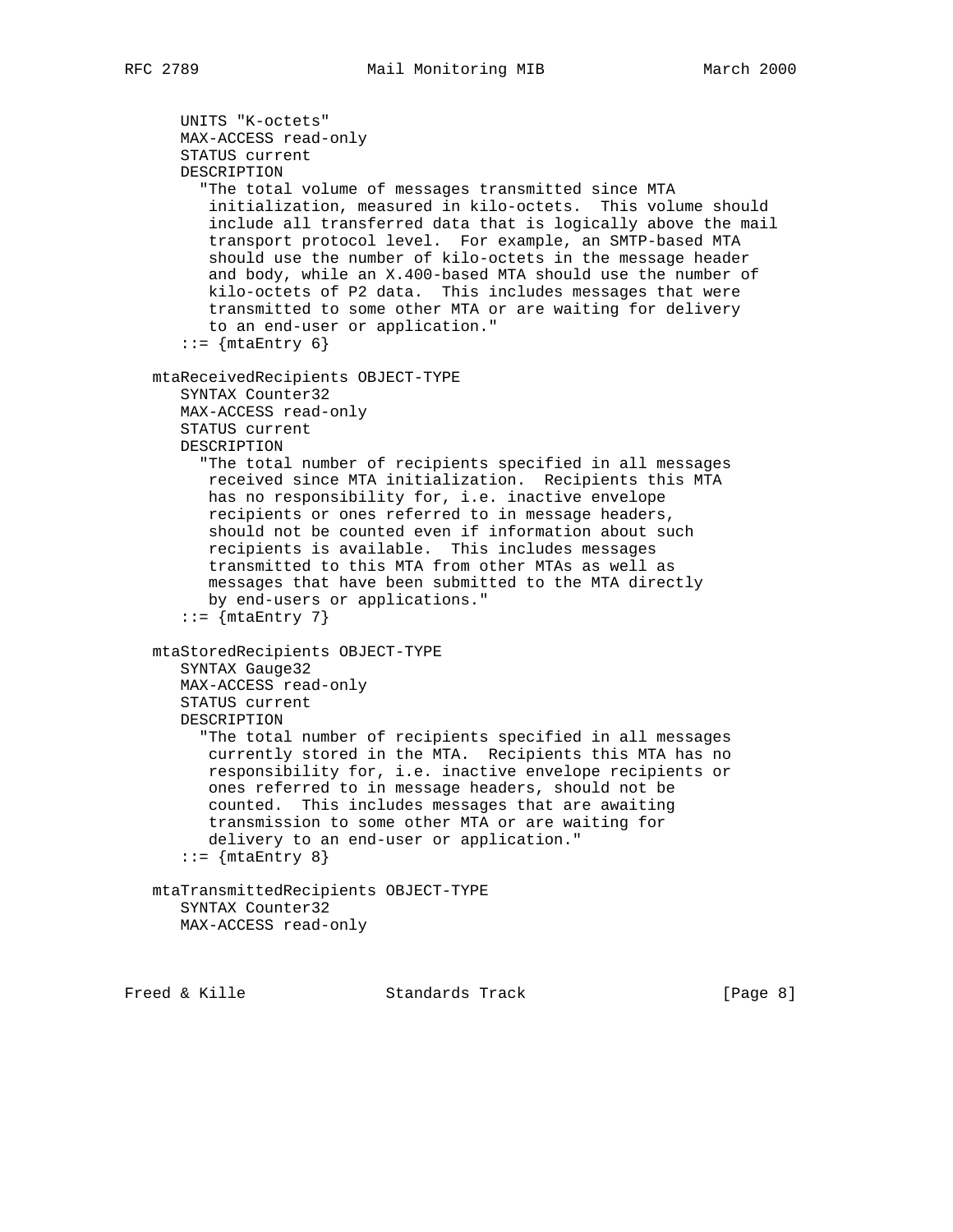```
 STATUS current
    DESCRIPTION
      "The total number of recipients specified in all messages
       transmitted since MTA initialization. Recipients this
       MTA had no responsibility for, i.e. inactive envelope
       recipients or ones referred to in message headers,
       should not be counted. This includes messages that were
       transmitted to some other MTA or are waiting for
       delivery to an end-user or application."
   ::= {mtaEntry 9}
 mtaSuccessfulConvertedMessages OBJECT-TYPE
    SYNTAX Counter32
    MAX-ACCESS read-only
    STATUS current
    DESCRIPTION
      "The number of messages that have been successfully
       converted from one form to another since MTA
       initialization."
   ::= {mtaEntry 10}
 mtaFailedConvertedMessages OBJECT-TYPE
    SYNTAX Counter32
    MAX-ACCESS read-only
    STATUS current
    DESCRIPTION
      "The number of messages for which an unsuccessful
       attempt was made to convert them from one form to
       another since MTA initialization."
   ::= {mtaEntry 11}
 mtaLoopsDetected OBJECT-TYPE
    SYNTAX Counter32
    MAX-ACCESS read-only
    STATUS current
    DESCRIPTION
      "A message loop is defined as a situation where the MTA
       decides that a given message will never be delivered to
       one or more recipients and instead will continue to
       loop endlessly through one or more MTAs. This variable
       counts the number of times the MTA has detected such a
       situation since MTA initialization. Note that the
       mechanism MTAs use to detect loops (e.g., trace field
       counting, count of references to this MTA in a trace
       field, examination of DNS or other directory information,
       etc.), the level at which loops are detected (e.g., per
       message, per recipient, per directory entry, etc.), and
       the handling of a loop once it is detected (e.g., looping
```
Freed & Kille Standards Track [Page 9]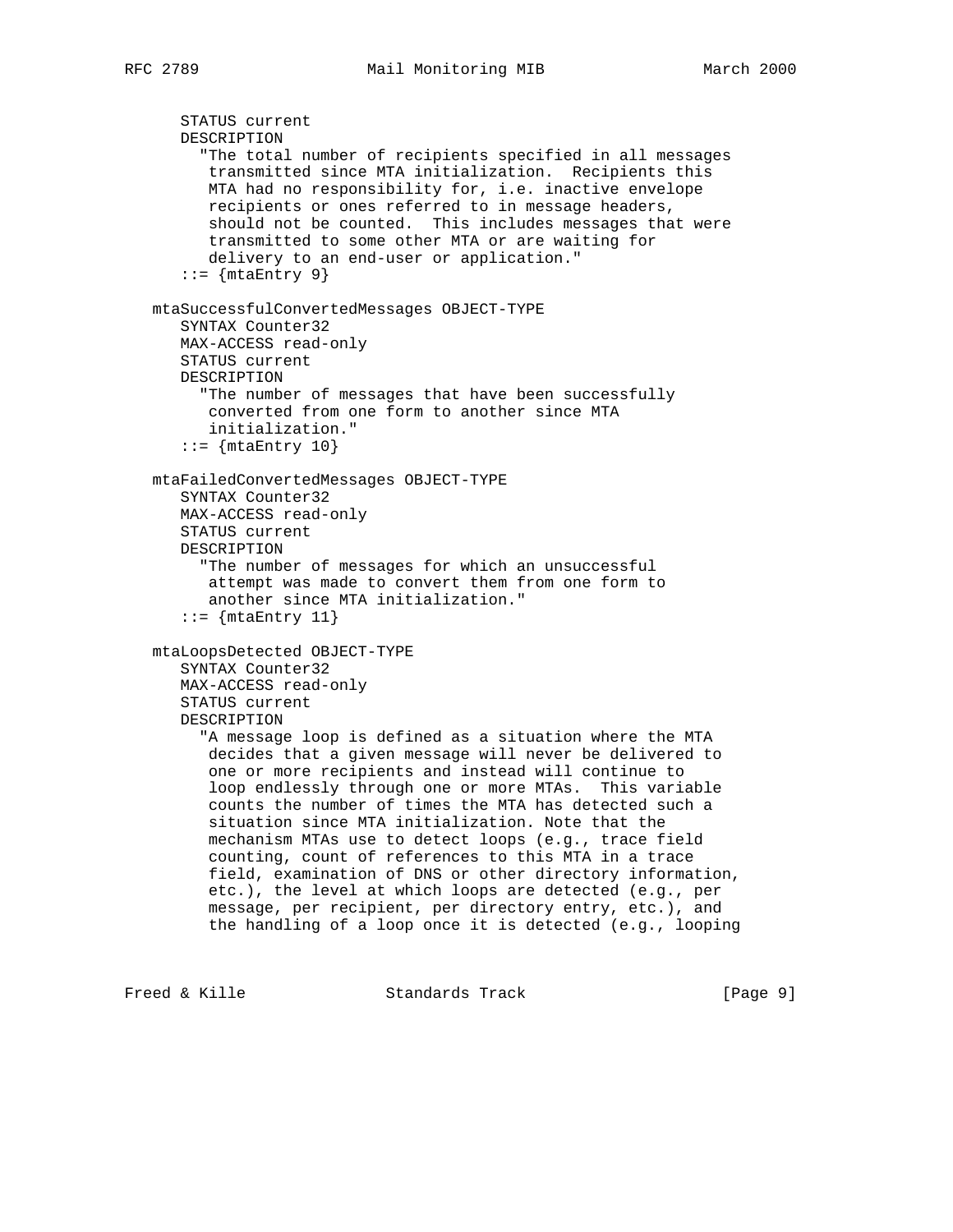messages are held, looping messages are bounced or sent to the postmaster, messages that the MTA knows will loop won't be accepted, etc.) vary widely from one MTA to the next and cannot be inferred from this variable."  $::=$  {mtaEntry 12}

 -- MTAs typically group inbound reception, queue storage, and -- outbound transmission in some way, rather than accounting for -- such operations only across the MTA as a whole. In the most -- extreme case separate information will be maintained for each -- different entity that receives messages and for each entity -- the MTA stores messages for and delivers messages to. Other -- MTAs may elect to treat all reception equally, all queue -- storage equally, all deliveries equally, or some combination -- of this. Overlapped groupings are also possible, where an MTA -- decomposes its traffic in different ways for different -- purposes.

 -- In any case, a grouping abstraction is an extremely useful for -- breaking down the activities of an MTA. For purposes of -- labelling this will be called a "group" in this MIB.

 -- Each group contains all the variables needed to monitor all -- aspects of an MTA's operation. However, the fact that all -- groups contain all possible variables does not imply that all -- groups must use all possible variables. For example, a single -- group might be used to monitor only one kind of event (inbound -- processing, outbound processing, or storage). In this sort of -- configuration any counters that are unused as a result of a -- given MTA's use of the group construct must be inaccessible; -- e.g., returning either a noSuchName error (for an SNMPv1 get), -- or a noSuchInstance exception (for an SNMPv2 get).

 -- Groups can be created at any time after MTA initialization. Once -- a group is created it should not be deleted or its mtaGroupIndex -- changed unless the MTA is reinitialized.

 -- Groups are not necessarily mutually exclusive. A given event may -- be recorded by more than one group, a message may be seen as -- stored by more than one group, and so on. Groups should be all -- inclusive, however: if groups are implemented all aspects of an -- MTA's operation should be registered in at least one group. -- This freedom lets implementors use different sets of groups to -- provide different "views" of an MTA.

 -- The possibility of overlap between groups means that summing -- variables across groups may not produce values equal to those in -- the mtaTable. mtaTable should always provide accurate information

Freed & Kille **Standards Track** [Page 10]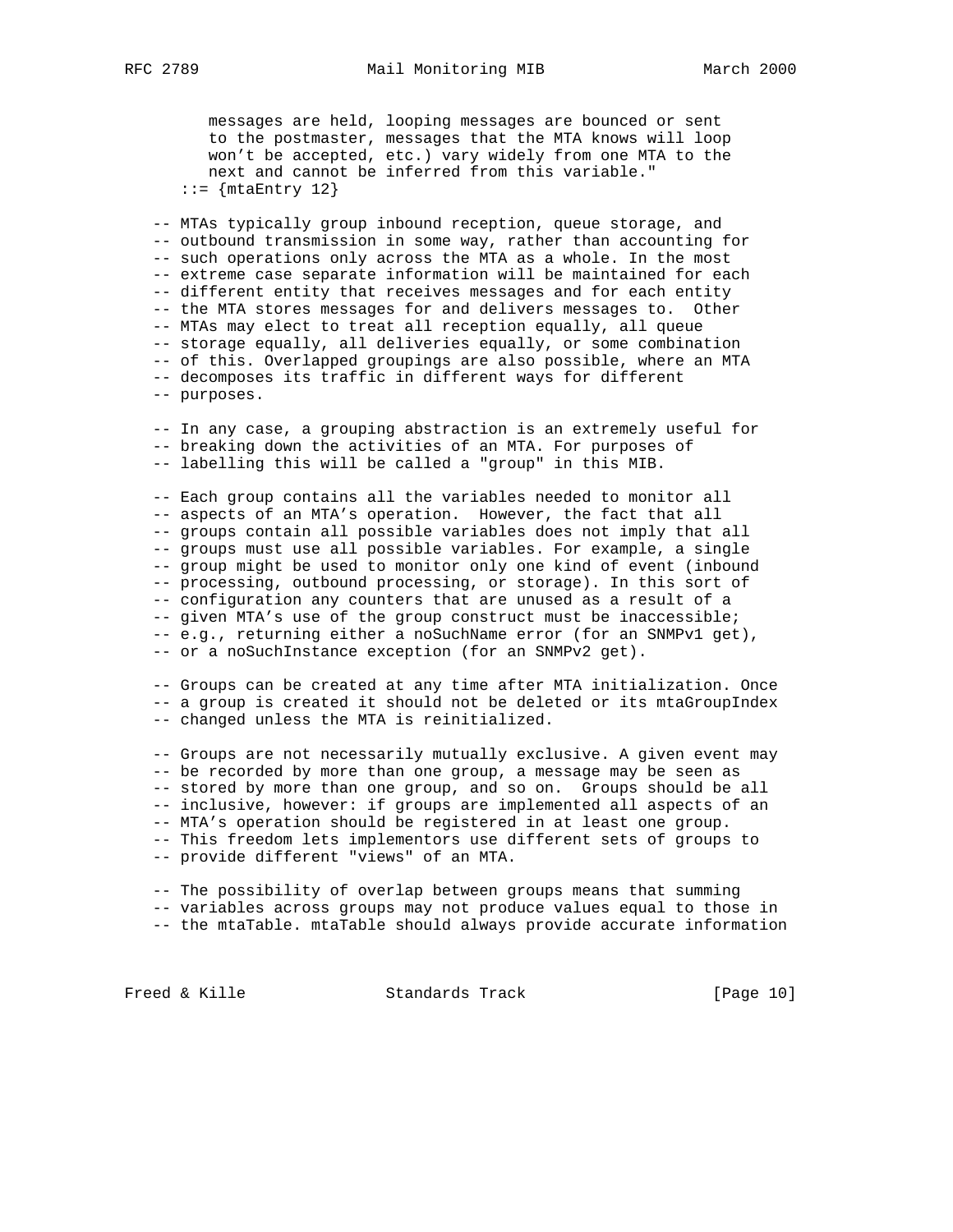-- about the MTA as a whole. -- The term "channel" is often used in MTA implementations; channels -- are usually, but not always, equivalent to a group. However, -- this MIB does not use the term "channel" because there is no -- requirement that an MTA supporting this MIB has to map its -- "channel" abstraction one-to-one onto the MIB's group abstraction. -- An MTA may create a group or group of groups at any time. Once -- created, however, an MTA cannot delete an entry for a group from -- the group table. Deletion is only allowed when the MTA is -- reinitialized, and is not required even then. This restriction -- is imposed so that monitoring agents can rely on group -- assignments being consistent across multiple query operations. -- Groups may be laid out so as to form a hierarchical arrangement, -- with some groups acting as subgroups for other groups. -- Alternately, disjoint groups of groups may be used to provide -- different sorts of "snapshots" of MTA operation. The -- mtaGroupHierarchy variable provides an indication of how each -- group fits into the overall arrangement being used. -- Note that SNMP also defines and uses term "group". MTA groups are -- NOT the same as SNMP groups. mtaGroupTable OBJECT-TYPE SYNTAX SEQUENCE OF MtaGroupEntry MAX-ACCESS not-accessible STATUS current DESCRIPTION "The table holding information specific to each MTA group."  $::= \{ mta \; 2 \}$  mtaGroupEntry OBJECT-TYPE SYNTAX MtaGroupEntry MAX-ACCESS not-accessible STATUS current DESCRIPTION "The entry associated with each MTA group." INDEX {applIndex, mtaGroupIndex}  $::=$  {mtaGroupTable 1} MtaGroupEntry ::= SEQUENCE { mtaGroupIndex INTEGER, mtaGroupReceivedMessages Counter32, mtaGroupRejectedMessages

Freed & Kille **Standards Track** [Page 11]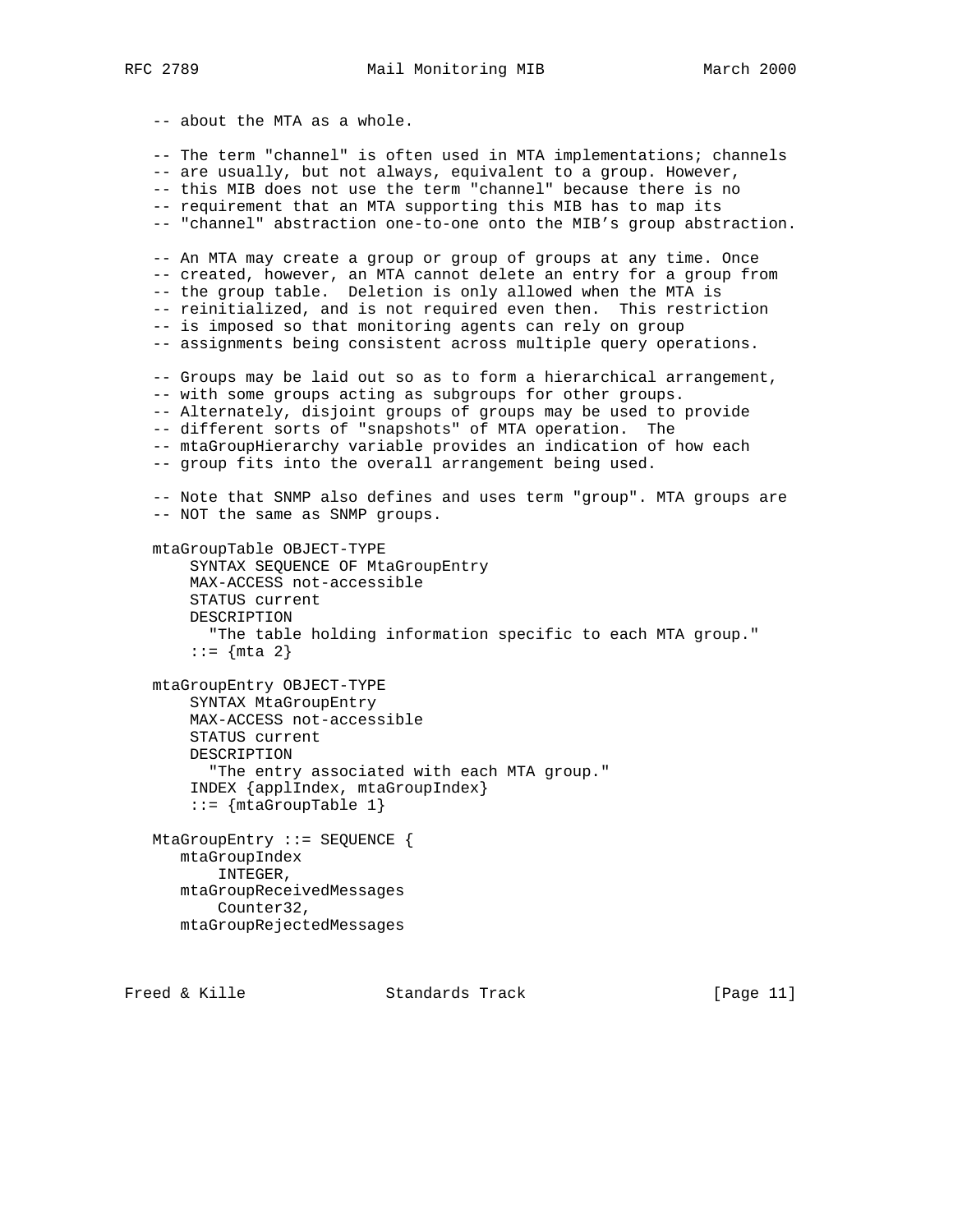Counter32, mtaGroupStoredMessages Gauge32, mtaGroupTransmittedMessages Counter32, mtaGroupReceivedVolume Counter32, mtaGroupStoredVolume Gauge32, mtaGroupTransmittedVolume Counter32, mtaGroupReceivedRecipients Counter32, mtaGroupStoredRecipients Gauge32, mtaGroupTransmittedRecipients Counter32, mtaGroupOldestMessageStored TimeInterval, mtaGroupInboundAssociations Gauge32, mtaGroupOutboundAssociations Gauge32, mtaGroupAccumulatedInboundAssociations Counter32, mtaGroupAccumulatedOutboundAssociations Counter32, mtaGroupLastInboundActivity TimeInterval, mtaGroupLastOutboundActivity TimeInterval, mtaGroupLastOutboundAssociationAttempt TimeInterval, mtaGroupRejectedInboundAssociations Counter32, mtaGroupFailedOutboundAssociations Counter32, mtaGroupInboundRejectionReason SnmpAdminString, mtaGroupOutboundConnectFailureReason SnmpAdminString, mtaGroupScheduledRetry TimeInterval, mtaGroupMailProtocol OBJECT IDENTIFIER, mtaGroupName SnmpAdminString, mtaGroupSuccessfulConvertedMessages

Freed & Kille Standards Track [Page 12]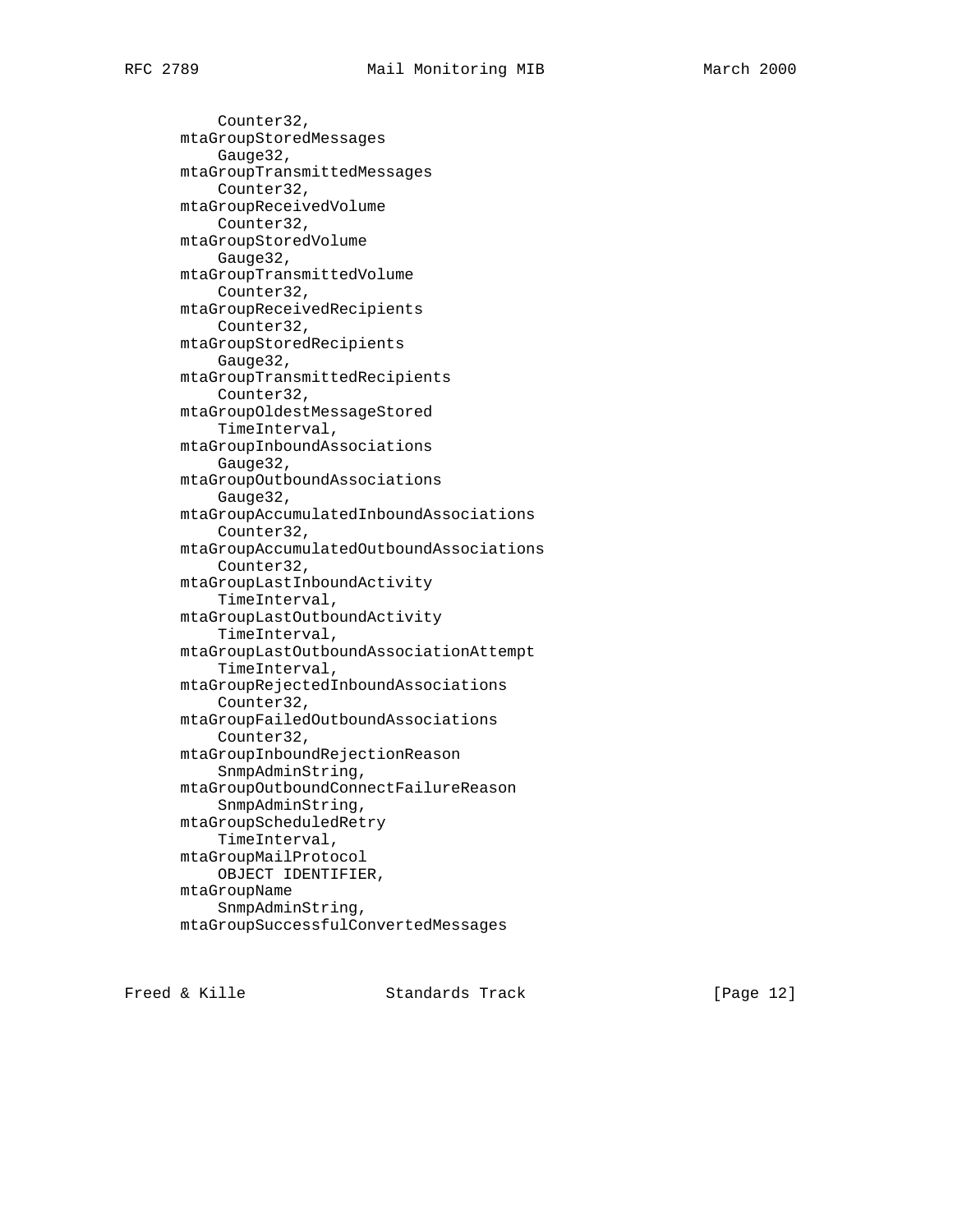```
 Counter32,
    mtaGroupFailedConvertedMessages
        Counter32,
    mtaGroupDescription
        SnmpAdminString,
    mtaGroupURL
        URLString,
    mtaGroupCreationTime
        TimeInterval,
    mtaGroupHierarchy
        INTEGER,
    mtaGroupOldestMessageId
       SnmpAdminString,
    mtaGroupLoopsDetected
       Counter32
 }
 mtaGroupIndex OBJECT-TYPE
    SYNTAX INTEGER (1..2147483647)
    MAX-ACCESS not-accessible
    STATUS current
    DESCRIPTION
      "The index associated with a group for a given MTA."
    ::= {mtaGroupEntry 1}
 mtaGroupReceivedMessages OBJECT-TYPE
    SYNTAX Counter32
    MAX-ACCESS read-only
    STATUS current
    DESCRIPTION
      "The number of messages received to this group since
      group creation."
   ::= {mtaGroupEntry 2}
 mtaGroupRejectedMessages OBJECT-TYPE
    SYNTAX Counter32
    MAX-ACCESS read-only
    STATUS current
    DESCRIPTION
      "The number of messages rejected by this group since
       group creation."
    ::= {mtaGroupEntry 3}
 mtaGroupStoredMessages OBJECT-TYPE
    SYNTAX Gauge32
    MAX-ACCESS read-only
    STATUS current
    DESCRIPTION
```
Freed & Kille Standards Track [Page 13]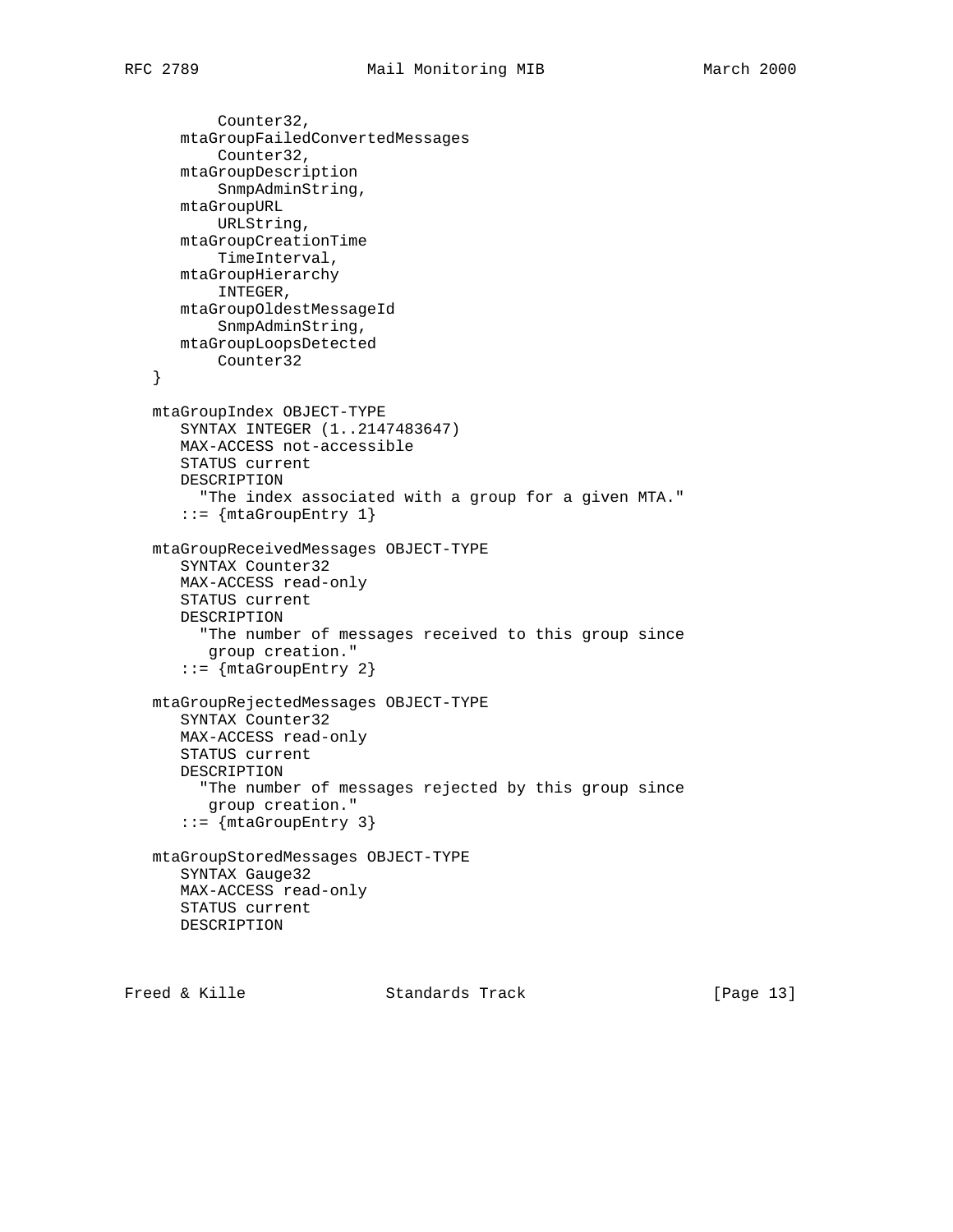```
 "The total number of messages currently stored in this
       group's queue."
    ::= {mtaGroupEntry 4}
 mtaGroupTransmittedMessages OBJECT-TYPE
    SYNTAX Counter32
    MAX-ACCESS read-only
    STATUS current
    DESCRIPTION
      "The number of messages transmitted by this group since
      group creation."
    ::= {mtaGroupEntry 5}
 mtaGroupReceivedVolume OBJECT-TYPE
    SYNTAX Counter32
    UNITS "K-octets"
    MAX-ACCESS read-only
    STATUS current
    DESCRIPTION
      "The total volume of messages received to this group since
       group creation, measured in kilo-octets. This volume
       should include all transferred data that is logically above
       the mail transport protocol level. For example, an
       SMTP-based MTA should use the number of kilo-octets in the
       message header and body, while an X.400-based MTA should use
       the number of kilo-octets of P2 data."
   ::= {mtaGroupEntry 6}
 mtaGroupStoredVolume OBJECT-TYPE
    SYNTAX Gauge32
    UNITS "K-octets"
    MAX-ACCESS read-only
    STATUS current
    DESCRIPTION
      "The total volume of messages currently stored in this
       group's queue, measured in kilo-octets. This volume should
       include all stored data that is logically above the mail
       transport protocol level. For example, an SMTP-based
       MTA should use the number of kilo-octets in the message
       header and body, while an X.400-based MTA would use the
       number of kilo-octets of P2 data."
   ::= {mtaGroupEntry 7}
 mtaGroupTransmittedVolume OBJECT-TYPE
    SYNTAX Counter32
    UNITS "K-octets"
   MAX-ACCESS read-only
    STATUS current
```
Freed & Kille Standards Track [Page 14]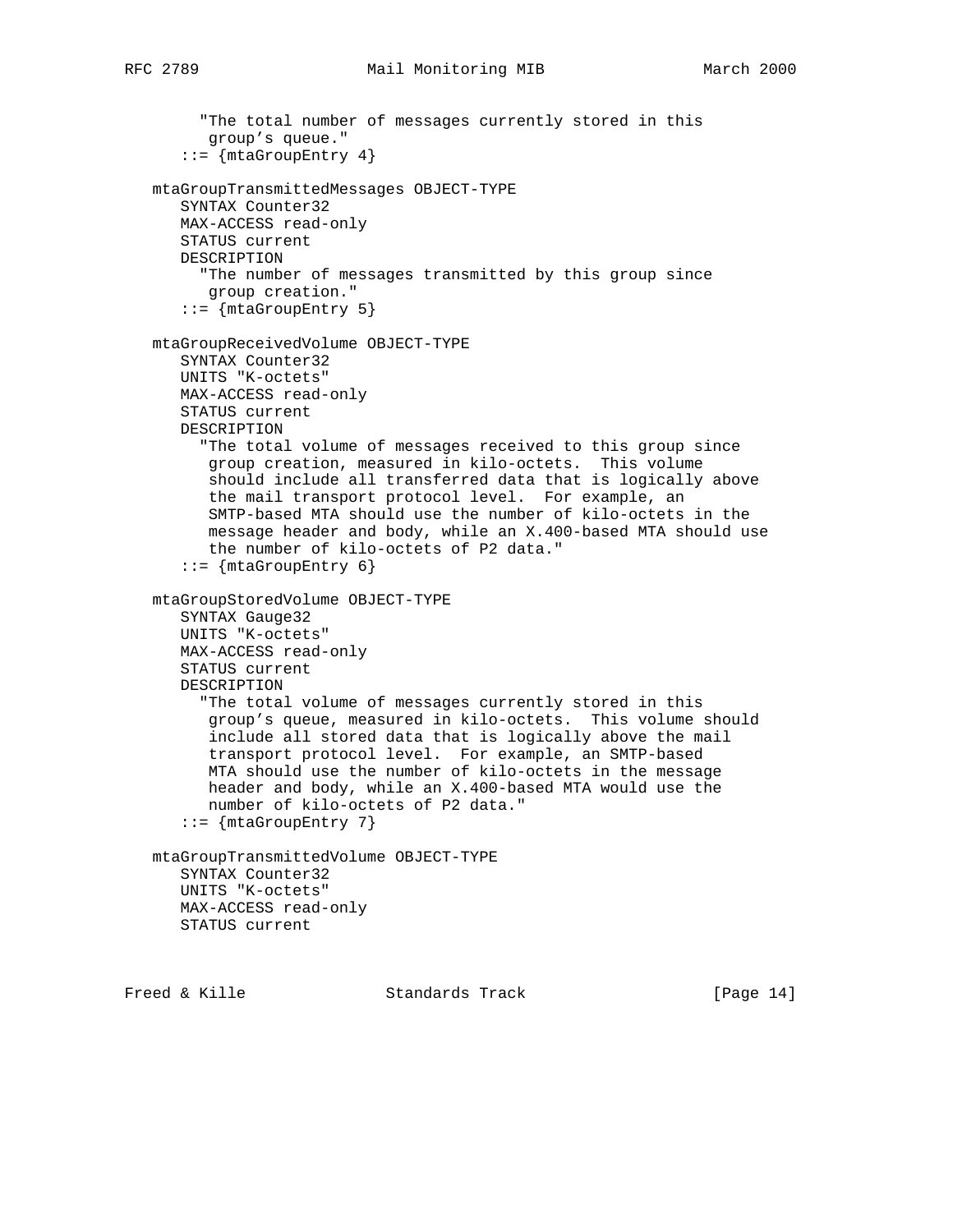```
 DESCRIPTION
      "The total volume of messages transmitted by this group
       since group creation, measured in kilo-octets. This
       volume should include all transferred data that is logically
       above the mail transport protocol level. For example, an
       SMTP-based MTA should use the number of kilo-octets in the
       message header and body, while an X.400-based MTA should use
      the number of kilo-octets of P2 data."
   ::= \{ mtaGroupEntry 8\} mtaGroupReceivedRecipients OBJECT-TYPE
    SYNTAX Counter32
   MAX-ACCESS read-only
    STATUS current
    DESCRIPTION
      "The total number of recipients specified in all messages
       received to this group since group creation.
       Recipients this MTA has no responsibility for should not
      be counted."
    ::= {mtaGroupEntry 9}
 mtaGroupStoredRecipients OBJECT-TYPE
    SYNTAX Gauge32
   MAX-ACCESS read-only
   STATUS current
   DESCRIPTION
      "The total number of recipients specified in all messages
       currently stored in this group's queue. Recipients this
       MTA has no responsibility for should not be counted."
    ::= {mtaGroupEntry 10}
 mtaGroupTransmittedRecipients OBJECT-TYPE
    SYNTAX Counter32
   MAX-ACCESS read-only
    STATUS current
   DESCRIPTION
      "The total number of recipients specified in all messages
       transmitted by this group since group creation.
       Recipients this MTA had no responsibility for should not
       be counted."
    ::= {mtaGroupEntry 11}
 mtaGroupOldestMessageStored OBJECT-TYPE
    SYNTAX TimeInterval
    MAX-ACCESS read-only
    STATUS current
   DESCRIPTION
      "Time since the oldest message in this group's queue was
```
Freed & Kille Standards Track [Page 15]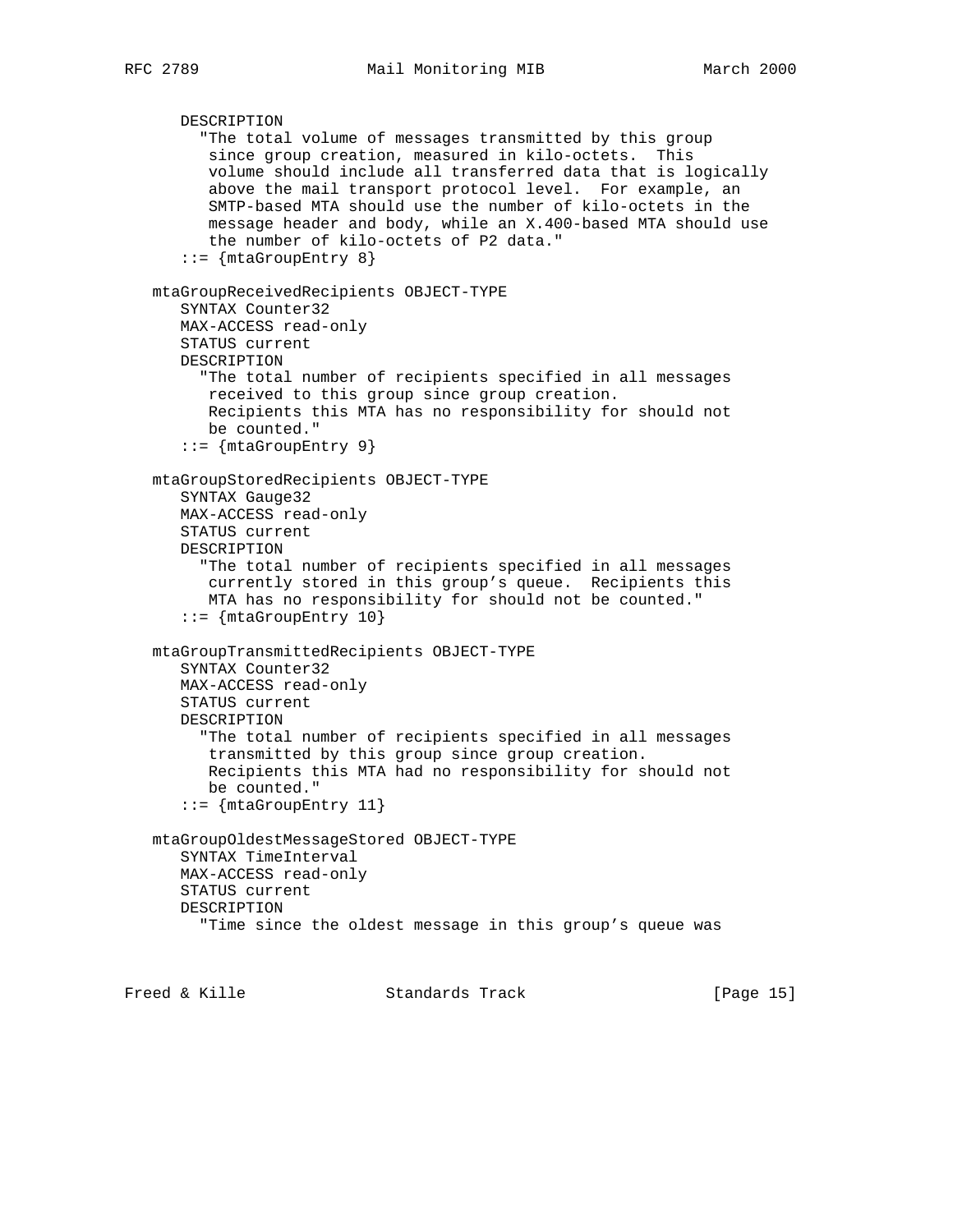```
 placed in the queue."
    ::= {mtaGroupEntry 12}
 mtaGroupInboundAssociations OBJECT-TYPE
    SYNTAX Gauge32
    MAX-ACCESS read-only
    STATUS current
    DESCRIPTION
      "The number of current associations to the group, where the
      group is the responder."
    ::= {mtaGroupEntry 13}
 mtaGroupOutboundAssociations OBJECT-TYPE
    SYNTAX Gauge32
    MAX-ACCESS read-only
    STATUS current
    DESCRIPTION
      "The number of current associations to the group, where the
      group is the initiator."
   ::= \{mtaGroupEntry 14\} mtaGroupAccumulatedInboundAssociations OBJECT-TYPE
    SYNTAX Counter32
    MAX-ACCESS read-only
    STATUS current
    DESCRIPTION
      "The total number of associations to the group since
      group creation, where the MTA was the responder."
    ::= {mtaGroupEntry 15}
 mtaGroupAccumulatedOutboundAssociations OBJECT-TYPE
    SYNTAX Counter32
    MAX-ACCESS read-only
    STATUS current
    DESCRIPTION
      "The total number of associations from the group since
       group creation, where the MTA was the initiator."
    ::= {mtaGroupEntry 16}
 mtaGroupLastInboundActivity OBJECT-TYPE
    SYNTAX TimeInterval
    MAX-ACCESS read-only
    STATUS current
    DESCRIPTION
      "Time since the last time that this group had an active
      inbound association for purposes of message reception."
   ::= \{mtaGroupEntry 17\}
```
Freed & Kille **Standards Track** [Page 16]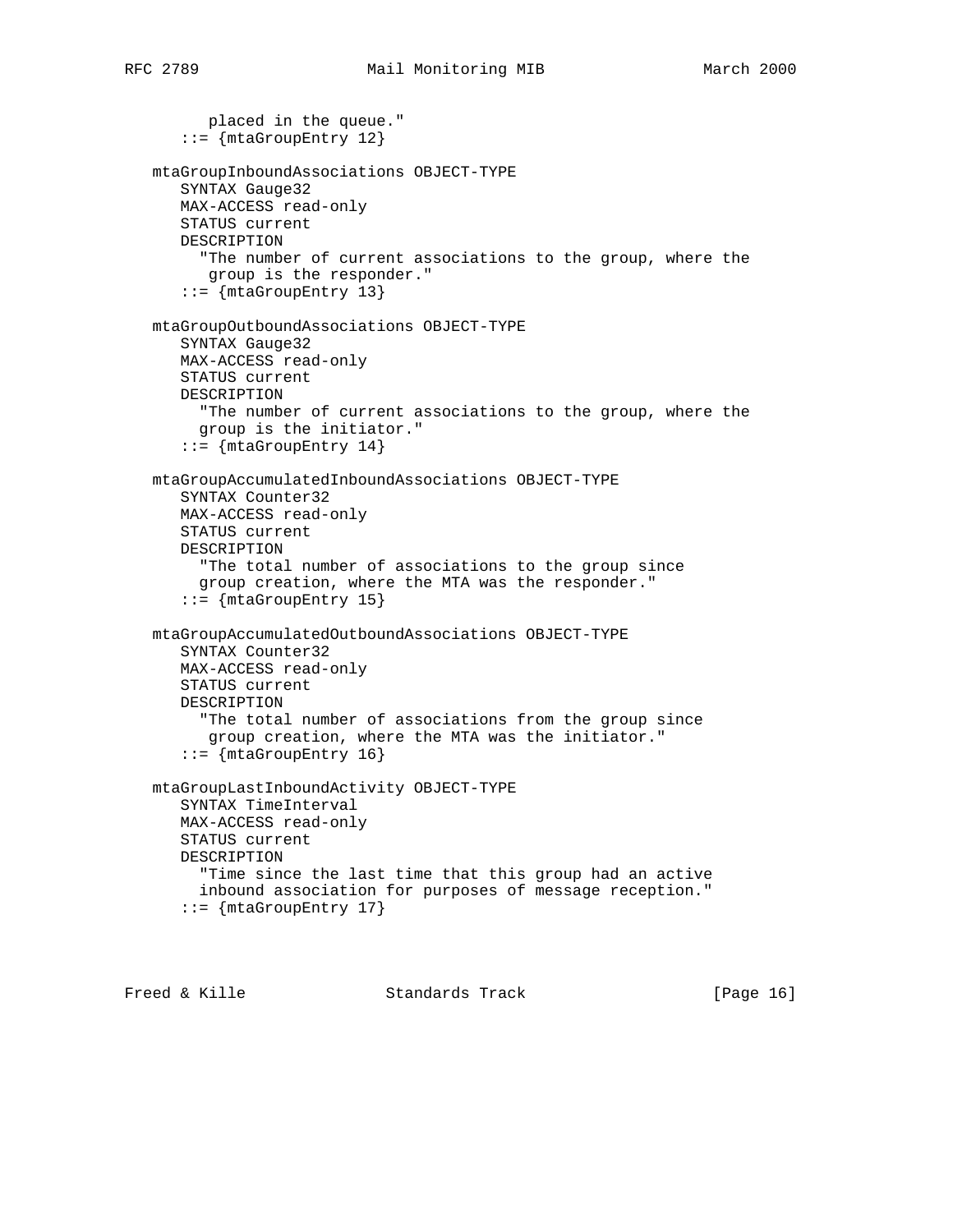```
 mtaGroupLastOutboundActivity OBJECT-TYPE
       SYNTAX TimeInterval
      MAX-ACCESS read-only
       STATUS current
      DESCRIPTION
         "Time since the last time that this group had a
         successful outbound association for purposes of
         message delivery."
       ::= {mtaGroupEntry 18}
   mtaGroupLastOutboundAssociationAttempt OBJECT-TYPE
       SYNTAX TimeInterval
      MAX-ACCESS read-only
       STATUS current
      DESCRIPTION
         "Time since the last time that this group attempted
         to make an outbound association for purposes of
          message delivery."
       ::= {mtaGroupEntry 34}
   mtaGroupRejectedInboundAssociations OBJECT-TYPE
       SYNTAX Counter32
      MAX-ACCESS read-only
      STATUS current
      DESCRIPTION
         "The total number of inbound associations the group has
         rejected, since group creation. Rejected associations
         are not counted in the accumulated association totals."
       ::= {mtaGroupEntry 19}
   mtaGroupFailedOutboundAssociations OBJECT-TYPE
       SYNTAX Counter32
      MAX-ACCESS read-only
       STATUS current
      DESCRIPTION
         "The total number associations where the group was the
         initiator and association establishment has failed,
         since group creation. Failed associations are
         not counted in the accumulated association totals."
       ::= {mtaGroupEntry 20}
   mtaGroupInboundRejectionReason OBJECT-TYPE
       SYNTAX SnmpAdminString
      MAX-ACCESS read-only
      STATUS current
       DESCRIPTION
         "The failure reason, if any, for the last association this
         group refused to respond to. If no association attempt
Freed & Kille                 Standards Track                 [Page 17]
```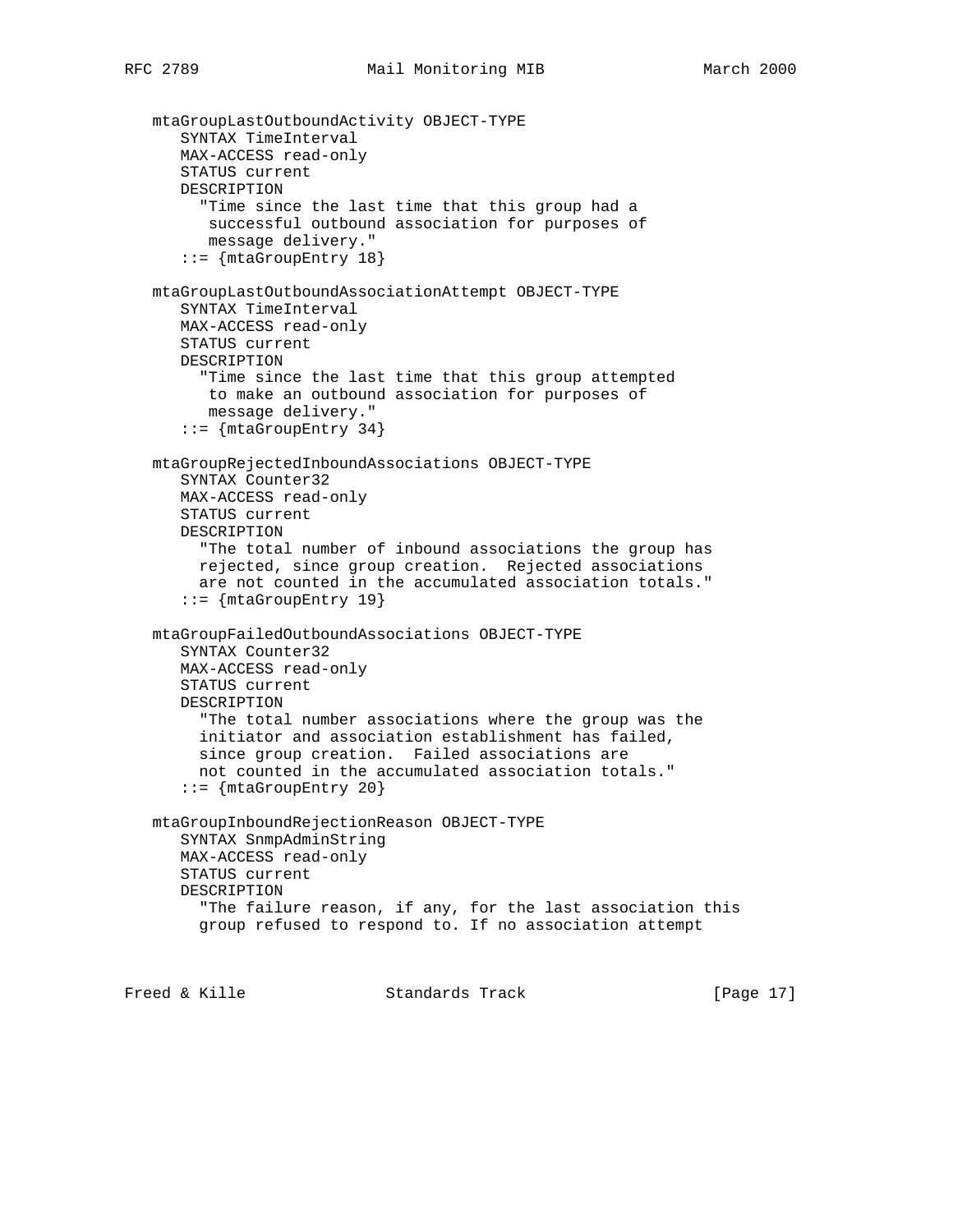has been made since the MTA was initialized the value

```
RFC 2789 Mail Monitoring MIB March 2000
```
 should be 'never'." ::= {mtaGroupEntry 21} mtaGroupOutboundConnectFailureReason OBJECT-TYPE SYNTAX SnmpAdminString MAX-ACCESS read-only STATUS current DESCRIPTION "The failure reason, if any, for the last association attempt this group initiated. If no association attempt has been made since the MTA was initialized the value should be 'never'."  $::=$   $\{$ mtaGroupEntry 22 $\}$  mtaGroupScheduledRetry OBJECT-TYPE SYNTAX TimeInterval MAX-ACCESS read-only STATUS current DESCRIPTION "The amount of time until this group is next scheduled to attempt to make an association."  $::=$   $\{$ mtaGroupEntry 23 $\}$  mtaGroupMailProtocol OBJECT-TYPE SYNTAX OBJECT IDENTIFIER MAX-ACCESS read-only STATUS current DESCRIPTION "An identification of the protocol being used by this group. For an group employing OSI protocols, this will be the Application Context. For Internet applications, OID values of the form {applTCPProtoID port} or {applUDPProtoID port} are used for TCP-based and UDP-based protocols, respectively. In either case 'port' corresponds to the primary port number being used by the protocol. The usual IANA procedures may be used to register ports for new protocols. applTCPProtoID and applUDPProtoID are defined in the NETWORK-SERVICES-MIB, RFC 2788."  $::=$  {mtaGroupEntry 24} mtaGroupName OBJECT-TYPE SYNTAX SnmpAdminString MAX-ACCESS read-only STATUS current DESCRIPTION "A descriptive name for the group. If this group connects to a single remote MTA this should be the name of that MTA. If

Freed & Kille **Standards Track** [Page 18]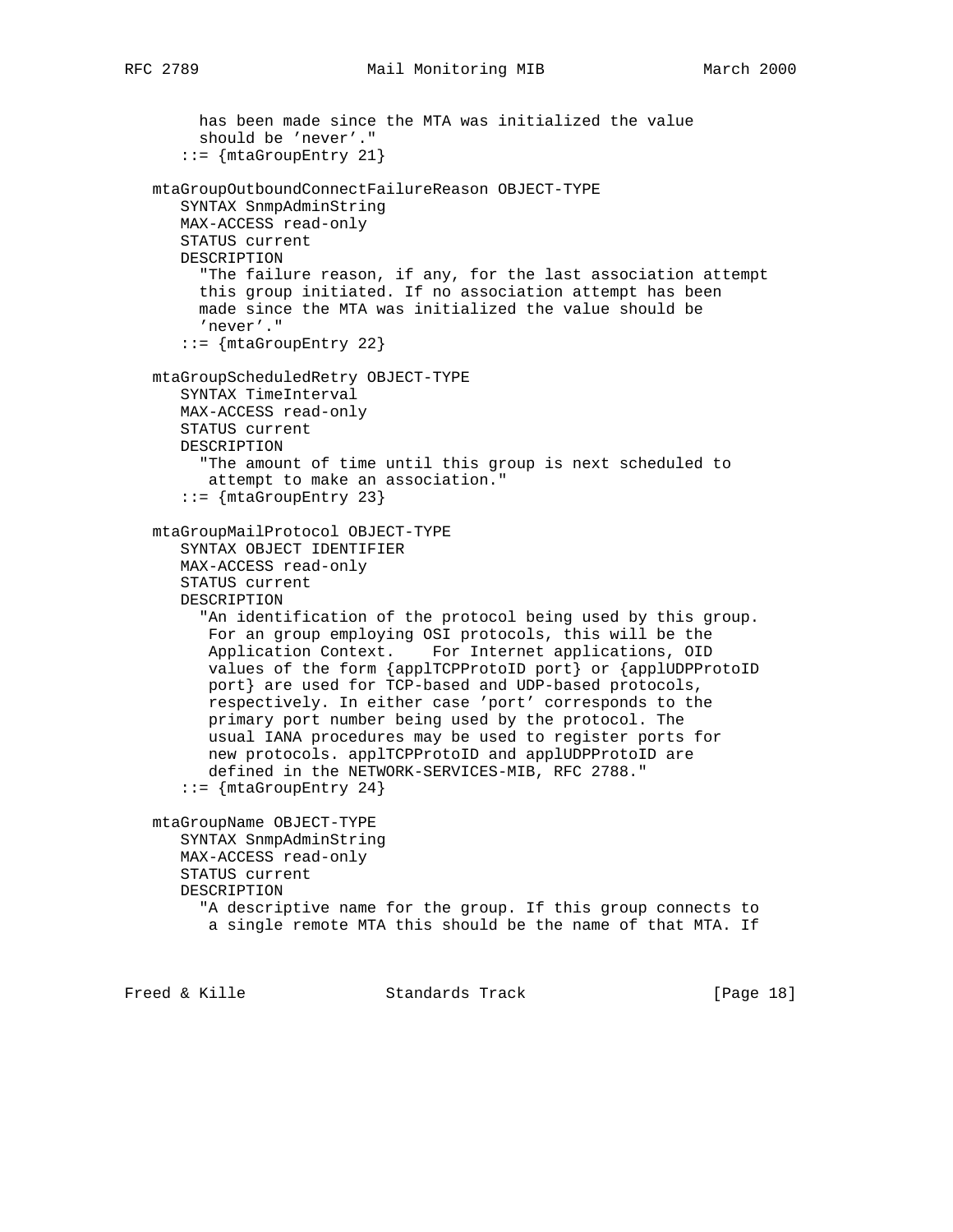```
 this in turn is an Internet MTA this should be the domain
       name. For an OSI MTA it should be the string encoded
       distinguished name of the managed object using the format
       defined in RFC 2253. For X.400(1984) MTAs which do not
       have a Distinguished Name, the RFC 2156 syntax
       'mta in globalid' used in X400-Received: fields can be
       used."
    ::= {mtaGroupEntry 25}
 mtaGroupSuccessfulConvertedMessages OBJECT-TYPE
    SYNTAX Counter32
   MAX-ACCESS read-only
    STATUS current
   DESCRIPTION
      "The number of messages that have been successfully
      converted from one form to another in this group
      since group creation."
    ::= {mtaGroupEntry 26}
 mtaGroupFailedConvertedMessages OBJECT-TYPE
    SYNTAX Counter32
   MAX-ACCESS read-only
   STATUS current
   DESCRIPTION
      "The number of messages for which an unsuccessful
       attempt was made to convert them from one form to
       another in this group since group creation."
    ::= {mtaGroupEntry 27}
 mtaGroupDescription OBJECT-TYPE
    SYNTAX SnmpAdminString
   MAX-ACCESS read-only
   STATUS current
    DESCRIPTION
      "A description of the group's purpose. This information is
      intended to identify the group in a status display."
    ::= {mtaGroupEntry 28}
 mtaGroupURL OBJECT-TYPE
    SYNTAX URLString
   MAX-ACCESS read-only
    STATUS current
   DESCRIPTION
      "A URL pointing to a description of the group. This
      information is intended to identify and briefly describe
      the group in a status display."
    ::= {mtaGroupEntry 29}
```
Freed & Kille **Standards Track** [Page 19]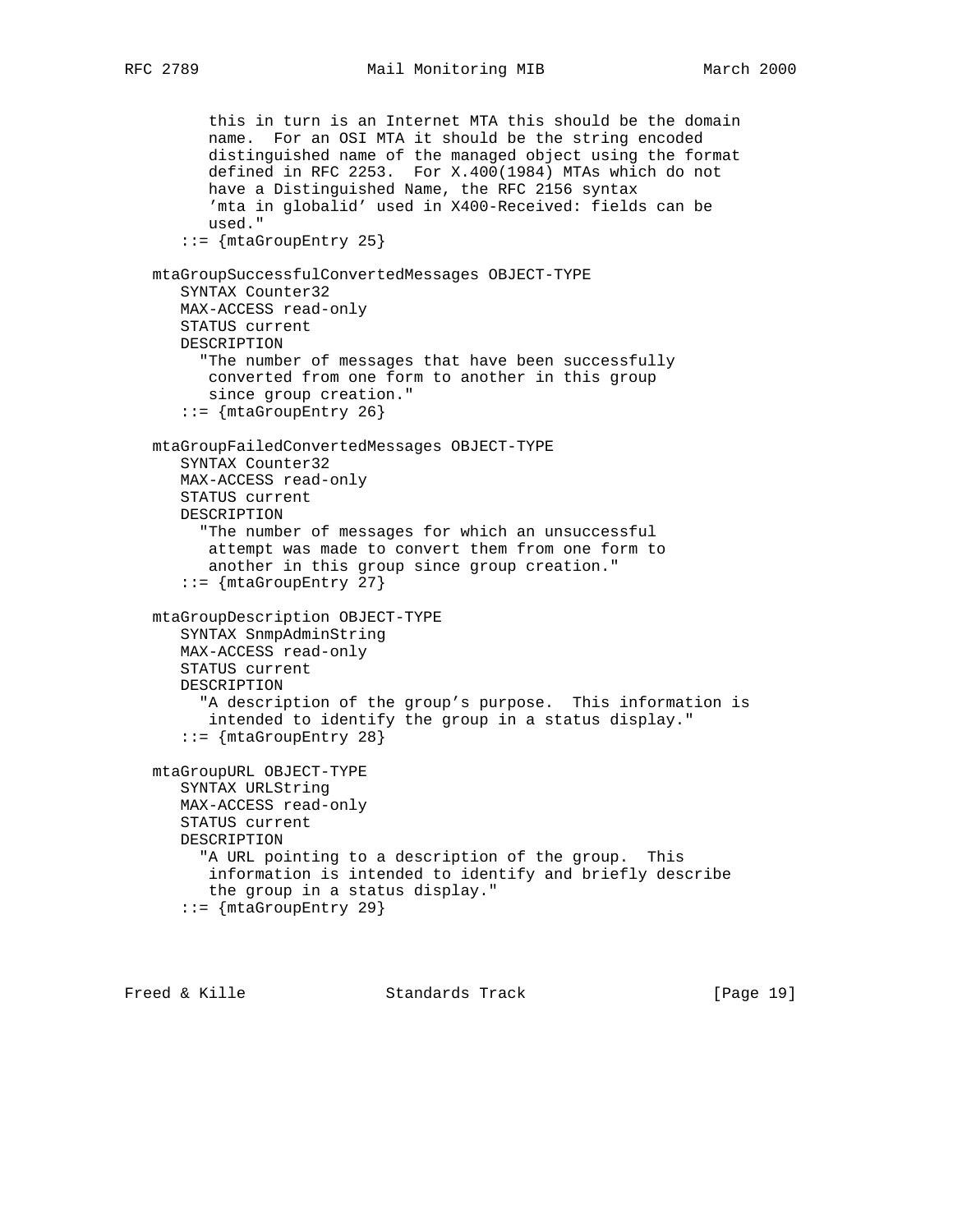```
 mtaGroupCreationTime OBJECT-TYPE
    SYNTAX TimeInterval
   MAX-ACCESS read-only
    STATUS current
    DESCRIPTION
      "Time since this group was first created."
    ::= {mtaGroupEntry 30}
 mtaGroupHierarchy OBJECT-TYPE
    SYNTAX INTEGER (-2147483648..2147483647)
   MAX-ACCESS read-only
    STATUS current
    DESCRIPTION
      "Describes how this group fits into the hierarchy. A
       positive value is interpreted as an mtaGroupIndex
       value for some other group whose variables include
       those of this group (and usually others). A negative
       value is interpreted as a group collection code: Groups
       with common negative hierarchy values comprise one
       particular breakdown of MTA activity as a whole. A
      zero value means that this MIB implementation doesn't
      implement hierarchy indicators and thus the overall
      group hierarchy cannot be determined."
    ::= {mtaGroupEntry 31}
 mtaGroupOldestMessageId OBJECT-TYPE
    SYNTAX SnmpAdminString
    MAX-ACCESS read-only
    STATUS current
   DESCRIPTION
      "Message ID of the oldest message in the group's queue.
      Whenever possible this should be in the form of an
      RFC 822 msg-id; X.400 may convert X.400 message
       identifiers to this form by following the rules laid
       out in RFC2156."
    ::= {mtaGroupEntry 32}
 mtaGroupLoopsDetected OBJECT-TYPE
    SYNTAX Counter32
    MAX-ACCESS read-only
    STATUS current
    DESCRIPTION
      "A message loop is defined as a situation where the MTA
       decides that a given message will never be delivered to
       one or more recipients and instead will continue to
       loop endlessly through one or more MTAs. This variable
       counts the number of times the MTA has detected such a
       situation in conjunction with something associated with
```
Freed & Kille Standards Track [Page 20]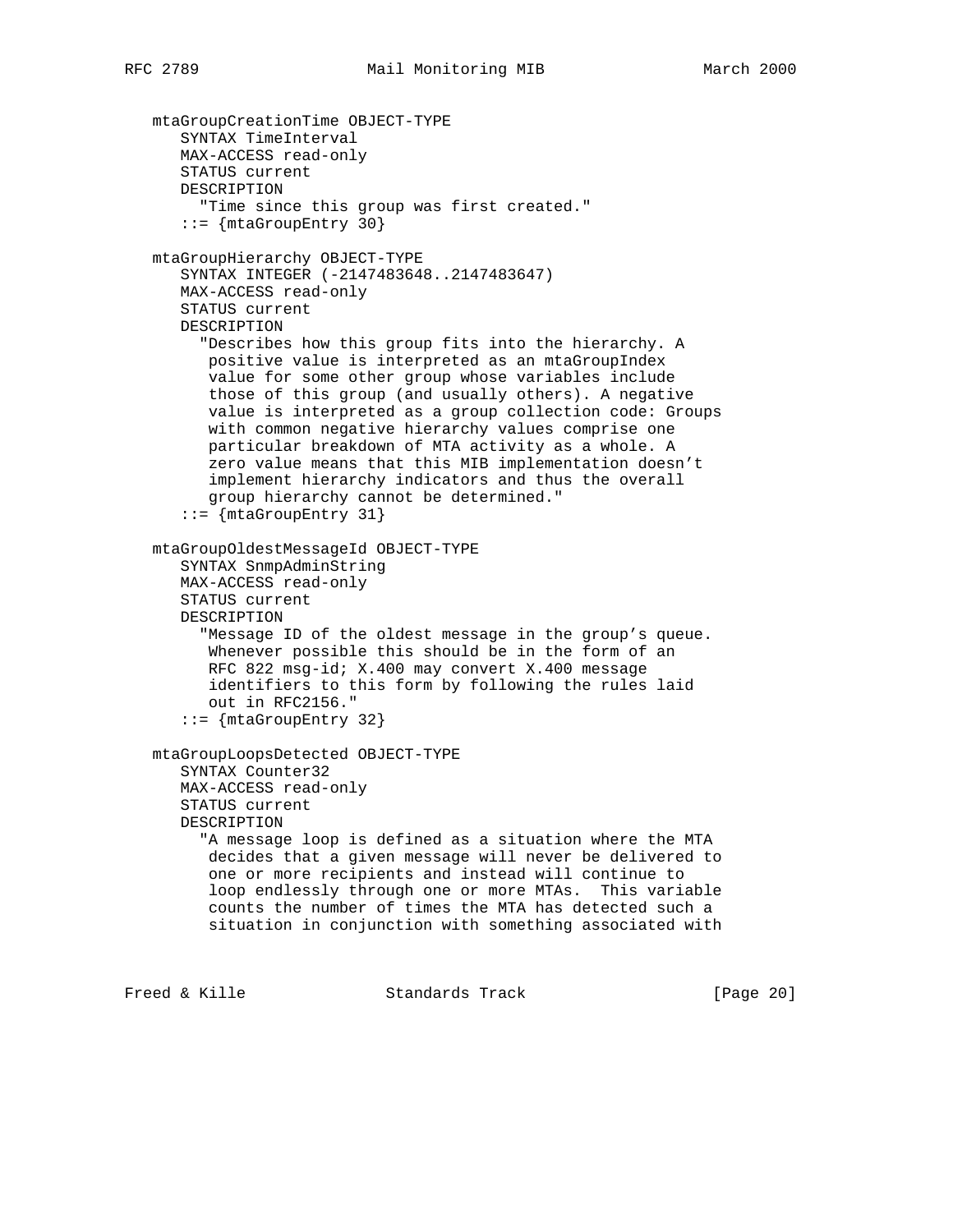```
 this group since group creation. Note that the
       mechanism MTAs use to detect loops (e.g., trace field
       counting, count of references to this MTA in a trace
       field, examination of DNS or other directory information,
       etc.), the level at which loops are detected (e.g., per
       message, per recipient, per directory entry, etc.), and
       the handling of a loop once it is detected (e.g., looping
       messages are held, looping messages are bounced or sent
       to the postmaster, messages that the MTA knows will loop
       won't be accepted, etc.) vary widely from one MTA to the
       next and cannot be inferred from this variable."
    ::= {mtaGroupEntry 33}
 -- The mtaGroupAssociationTable provides a means of correlating
 -- entries in the network services association table with the
 -- MTA group responsible for the association.
 mtaGroupAssociationTable OBJECT-TYPE
    SYNTAX SEQUENCE OF MtaGroupAssociationEntry
    MAX-ACCESS not-accessible
    STATUS current
    DESCRIPTION
      "The table holding information regarding the associations
       for each MTA group."
   ::= {mta 3} mtaGroupAssociationEntry OBJECT-TYPE
    SYNTAX MtaGroupAssociationEntry
    MAX-ACCESS not-accessible
    STATUS current
    DESCRIPTION
      "The entry holding information regarding the associations
      for each MTA group."
    INDEX {applIndex, mtaGroupIndex, mtaGroupAssociationIndex}
    ::= {mtaGroupAssociationTable 1}
 MtaGroupAssociationEntry ::= SEQUENCE {
   mtaGroupAssociationIndex
       INTEGER
 }
 mtaGroupAssociationIndex OBJECT-TYPE
    SYNTAX INTEGER (1..2147483647)
    MAX-ACCESS read-only
    STATUS current
    DESCRIPTION
      "Reference into association table to allow correlation of
       this group's active associations with the association table."
```
Freed & Kille Standards Track [Page 21]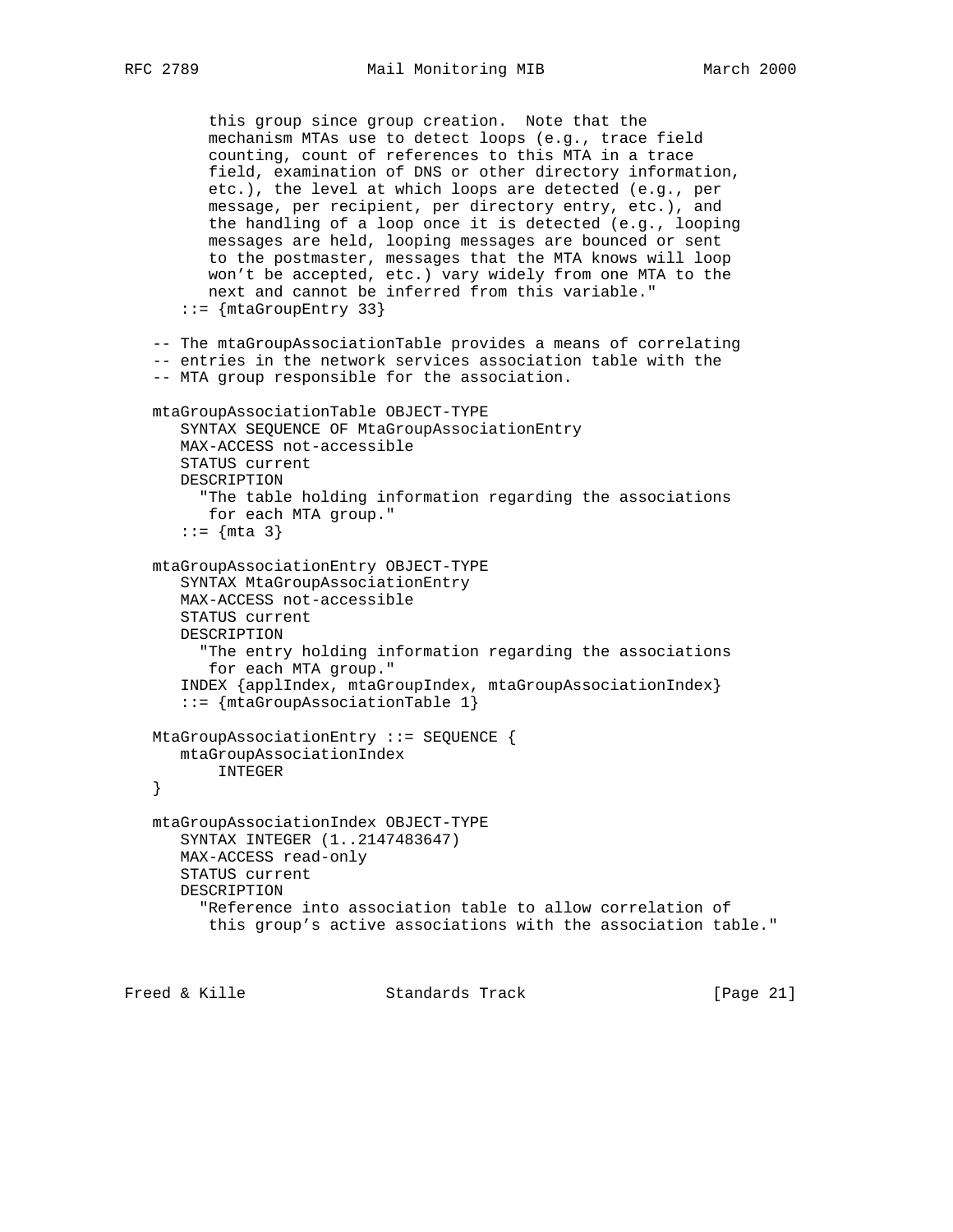::= {mtaGroupAssociationEntry 1} -- The mtaGroupErrorTable gives each group a way of tallying -- the specific errors it has encountered. The mechanism -- defined here uses RFC 1893 status codes to identify -- various specific errors. There are also classes for generic -- errors of various sorts, and the entire mechanism is also -- extensible, in that new error codes can be defined at any -- time. mtaGroupErrorTable OBJECT-TYPE SYNTAX SEQUENCE OF MtaGroupErrorEntry MAX-ACCESS not-accessible STATUS current DESCRIPTION "The table holding information regarding accumulated errors for each MTA group." ::=  $\{nta 5\}$  mtaGroupErrorEntry OBJECT-TYPE SYNTAX MtaGroupErrorEntry MAX-ACCESS not-accessible STATUS current DESCRIPTION "The entry holding information regarding accumulated errors for each MTA group." INDEX {applIndex, mtaGroupIndex, mtaStatusCode} ::= {mtaGroupErrorTable 1} MtaGroupErrorEntry ::= SEQUENCE { mtaStatusCode INTEGER (4000000..5999999), mtaGroupInboundErrorCount Counter32, mtaGroupInternalErrorCount Counter32, mtaGroupOutboundErrorCount Counter32 } mtaGroupInboundErrorCount OBJECT-TYPE SYNTAX Counter32 MAX-ACCESS read-only STATUS current DESCRIPTION "Count of the number of errors of a given type that have been accumulated in association with a particular group while processing incoming messages. In the case of SMTP Freed & Kille Standards Track [Page 22]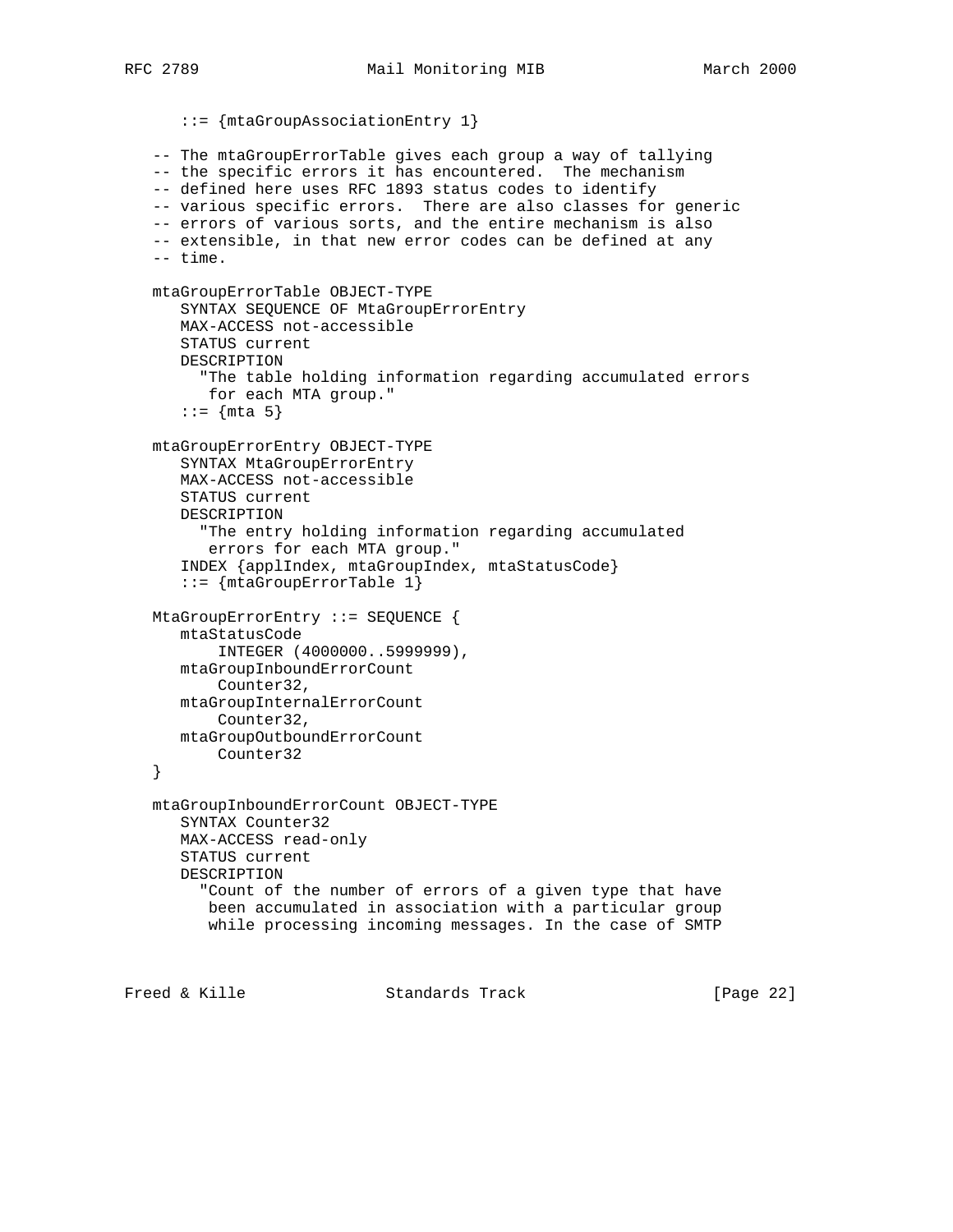these will typically be errors reporting by an SMTP server to the remote client; in the case of X.400 these will typically be errors encountered while processing an incoming message." ::= {mtaGroupErrorEntry 1} mtaGroupInternalErrorCount OBJECT-TYPE SYNTAX Counter32 MAX-ACCESS read-only STATUS current DESCRIPTION "Count of the number of errors of a given type that have been accumulated in association with a particular group during internal MTA processing." ::= {mtaGroupErrorEntry 2} mtaGroupOutboundErrorCount OBJECT-TYPE SYNTAX Counter32 MAX-ACCESS read-only STATUS current DESCRIPTION "Count of the number of errors of a given type that have been accumulated in association with a particular group's outbound connection activities. In the case of an SMTP client these will typically be errors reported while attempting to contact or while communicating with the remote SMTP server. In the case of X.400 these will typically be errors encountered while constructing or attempting to deliver an outgoing message." ::= {mtaGroupErrorEntry 3} mtaStatusCode OBJECT-TYPE SYNTAX INTEGER (4000000..5999999) MAX-ACCESS not-accessible STATUS current DESCRIPTION "An index capable of representing an Enhanced Mail System Status Code. Enhanced Mail System Status Codes are defined in RFC 1893. These codes have the form class.subject.detail Here 'class' is either 2, 4, or 5 and both 'subject' and 'detail' are integers in the range 0..999. Given a status code the corresponding index value is defined to be ((class \* 1000) + subject) \* 1000 + detail. Both SMTP error response codes and X.400 reason and diagnostic codes can be mapped into these codes, resulting in a namespace

Freed & Kille Standards Track [Page 23]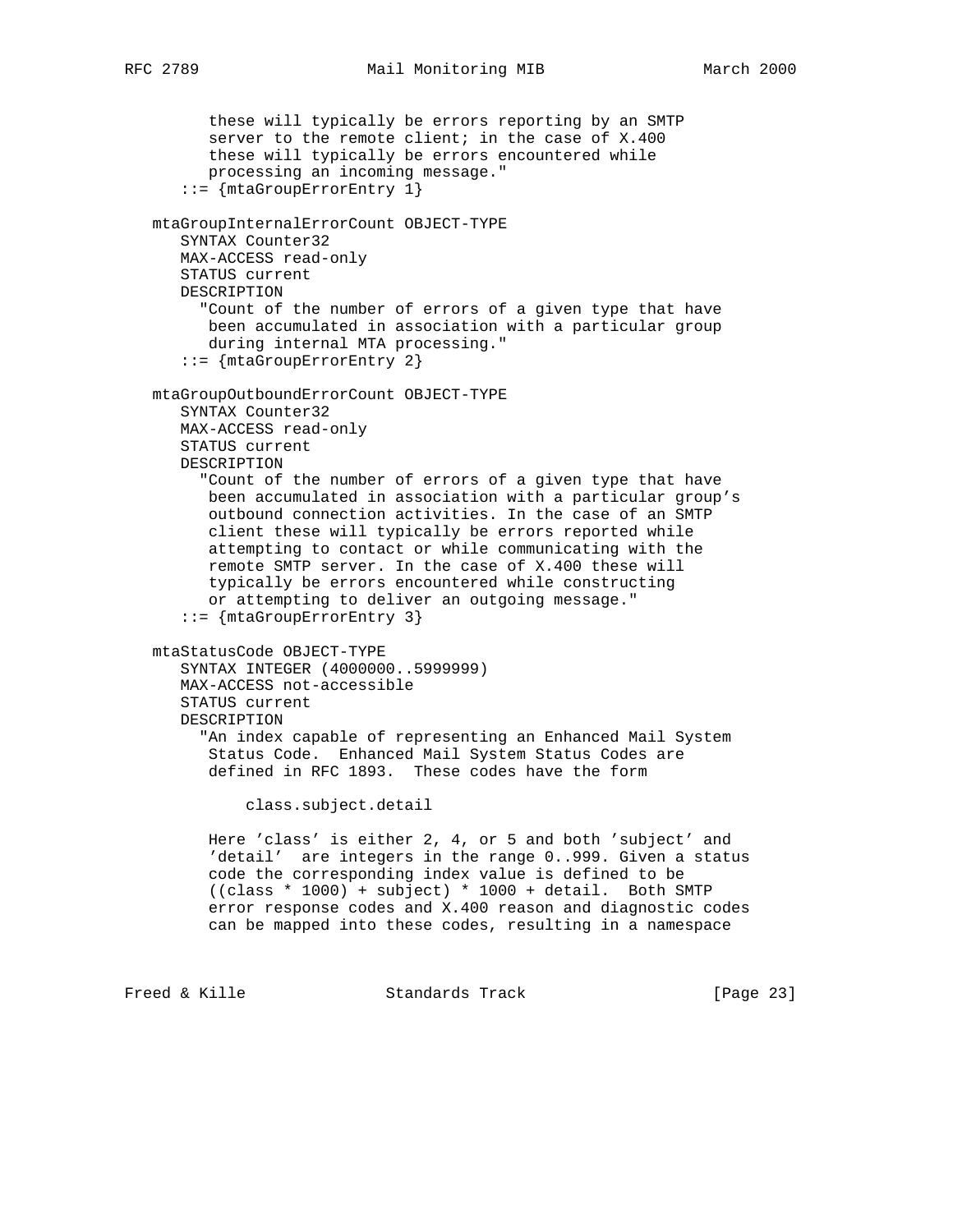```
 capable of describing most error conditions a mail system
       encounters in a generic yet detailed way."
    ::= {mtaGroupErrorEntry 4}
 -- Conformance information
mtaConformance OBJECT IDENTIFIER ::= \{ mta 4 \}mtaGroups OBJECT IDENTIFIER :: = \{mtaConformance 1\} mtaCompliances OBJECT IDENTIFIER ::= {mtaConformance 2}
 -- Compliance statements
 mtaCompliance MODULE-COMPLIANCE
    STATUS current
    DESCRIPTION
      "The compliance statement for RFC 1566 implementations
       which support the Mail Monitoring MIB for basic
       monitoring of MTAs."
    MODULE -- this module
      MANDATORY-GROUPS {mtaRFC1566Group}
    ::= {mtaCompliances 1}
 mtaAssocCompliance MODULE-COMPLIANCE
    STATUS current
    DESCRIPTION
      "The compliance statement for RFC 1566 implementations
       which support the Mail Monitoring MIB for monitoring
       of MTAs and their associations."
    MODULE -- this module
     MANDATORY-GROUPS { mtaRFC1566Group, mtaRFC1566AssocGroup }
    ::= {mtaCompliances 2}
 mtaRFC2249Compliance MODULE-COMPLIANCE
    STATUS current
    DESCRIPTION
      "The compliance statement for RFC 2249 implementations
       which support the Mail Monitoring MIB for basic
       monitoring of MTAs."
    MODULE -- this module
      MANDATORY-GROUPS {mtaRFC2249Group}
    ::= {mtaCompliances 5}
 mtaRFC2249AssocCompliance MODULE-COMPLIANCE
    STATUS current
    DESCRIPTION
      "The compliance statement for RFC 2249 implementations
```
Freed & Kille **Standards Track** [Page 24]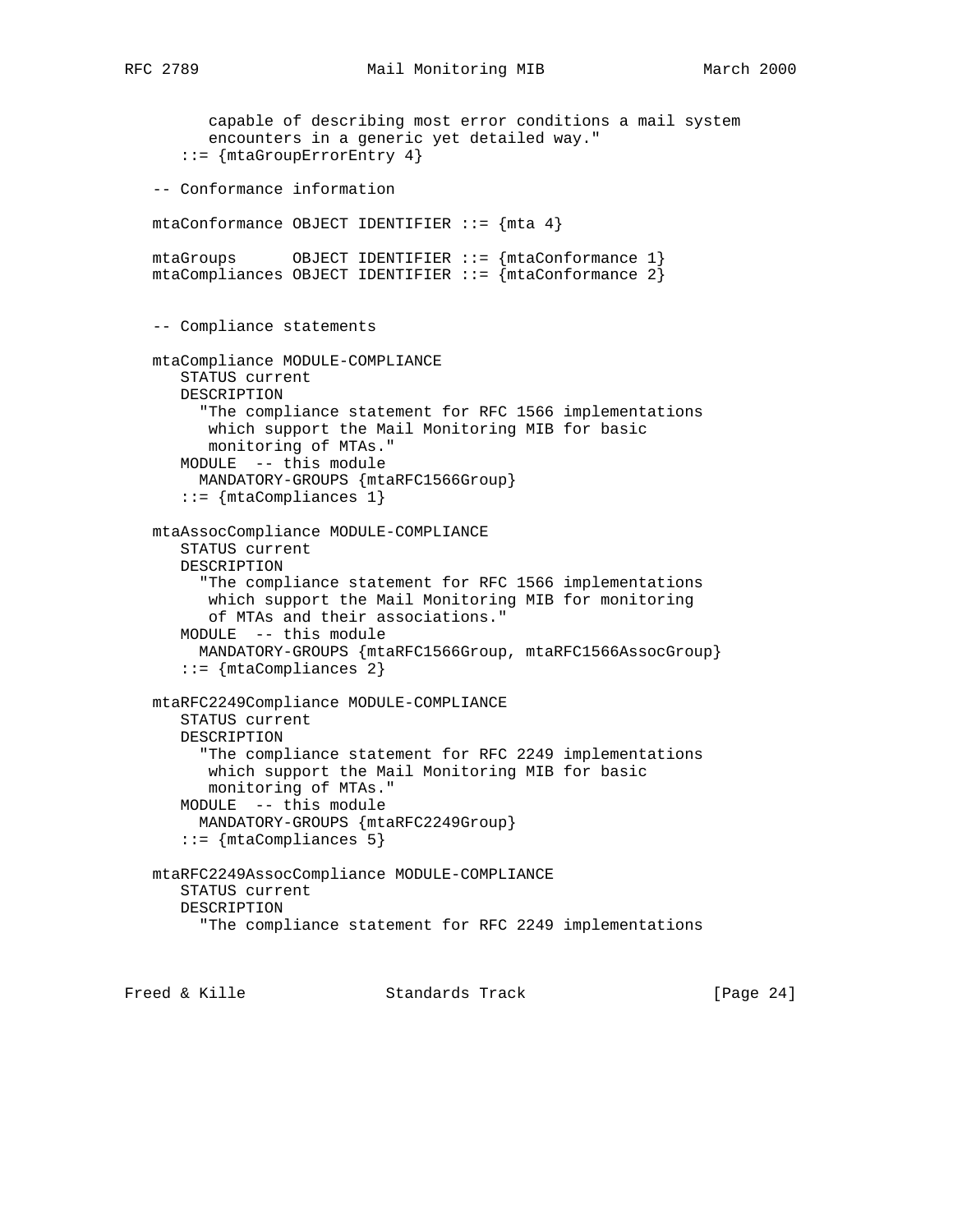```
 which support the Mail Monitoring MIB for monitoring of
       MTAs and their associations."
    MODULE -- this module
      MANDATORY-GROUPS {mtaRFC2249Group, mtaRFC2249AssocGroup}
    ::= \{ \text{mtaCompliances 6} \} mtaRFC2249ErrorCompliance MODULE-COMPLIANCE
    STATUS current
    DESCRIPTION
      "The compliance statement for RFC 2249 implementations
       which support the Mail Monitoring MIB for monitoring of
       MTAs and detailed errors."
    MODULE -- this module
      MANDATORY-GROUPS {mtaRFC2249Group, mtaRFC2249ErrorGroup}
   ::= {mtaCompliances 7}
 mtaRFC2249FullCompliance MODULE-COMPLIANCE
    STATUS current
    DESCRIPTION
      "The compliance statement for RFC 2249 implementations
       which support the full Mail Monitoring MIB for
       monitoring of MTAs, associations, and detailed errors."
    MODULE -- this module
      MANDATORY-GROUPS {mtaRFC2249Group, mtaRFC2249AssocGroup,
                        mtaRFC2249ErrorGroup}
    ::= {mtaCompliances 8}
 mtaRFC2789Compliance MODULE-COMPLIANCE
    STATUS current
    DESCRIPTION
      "The compliance statement for RFC 2789 implementations
      which support the Mail Monitoring MIB for basic
       monitoring of MTAs."
    MODULE -- this module
      MANDATORY-GROUPS {mtaRFC2789Group}
    ::= {mtaCompliances 9}
 mtaRFC2789AssocCompliance MODULE-COMPLIANCE
    STATUS current
    DESCRIPTION
      "The compliance statement for RFC 2789 implementations
       which support the Mail Monitoring MIB for monitoring of
       MTAs and their associations."
    MODULE -- this module
      MANDATORY-GROUPS {mtaRFC2789Group, mtaRFC2789AssocGroup}
    ::= {mtaCompliances 10}
 mtaRFC2789ErrorCompliance MODULE-COMPLIANCE
```
Freed & Kille Standards Track [Page 25]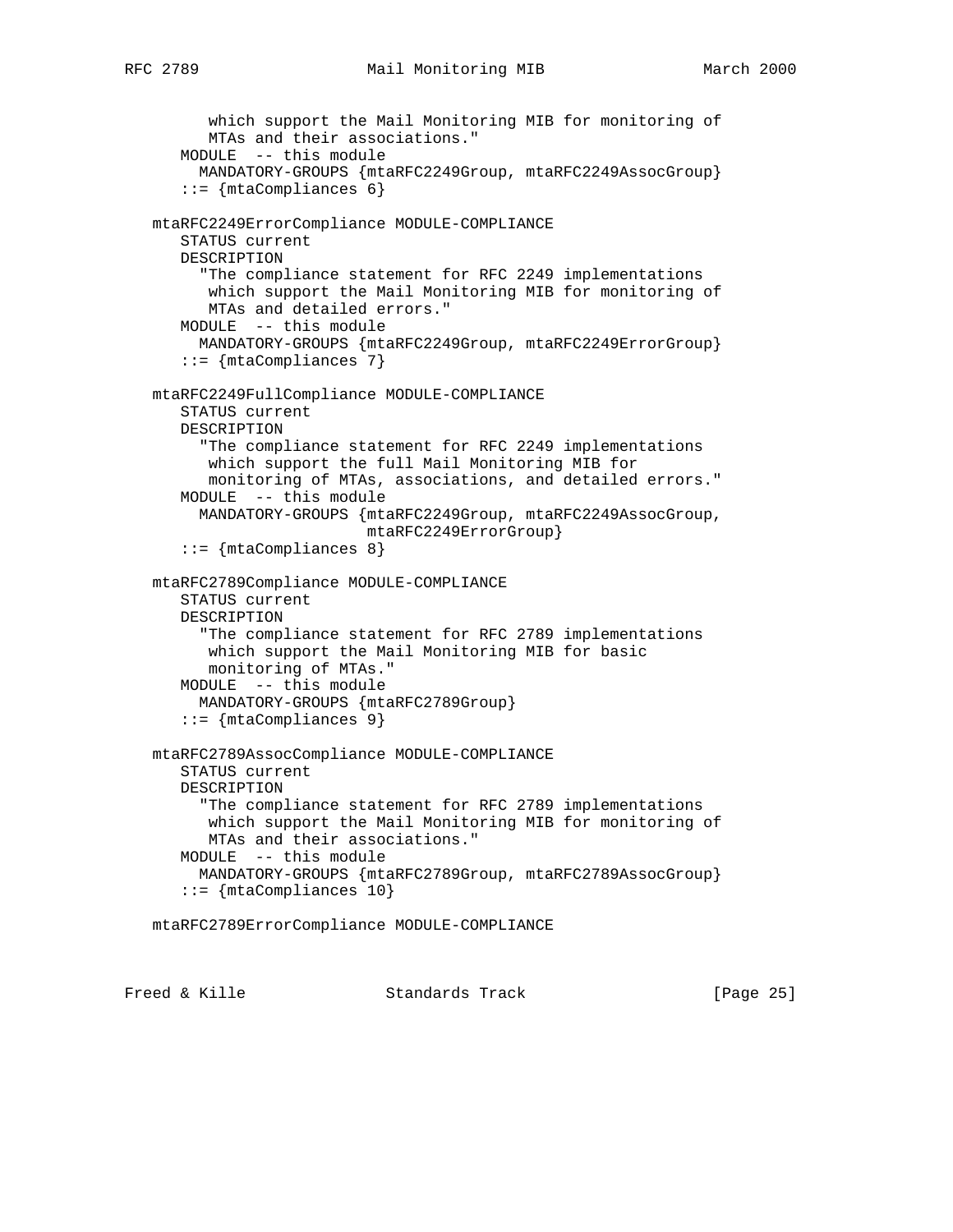```
 STATUS current
    DESCRIPTION
      "The compliance statement for RFC 2789 implementations
       which support the Mail Monitoring MIB for monitoring of
       MTAs and detailed errors."
    MODULE -- this module
      MANDATORY-GROUPS {mtaRFC2789Group, mtaRFC2789ErrorGroup}
    ::= {mtaCompliances 11}
 mtaRFC2789FullCompliance MODULE-COMPLIANCE
    STATUS current
    DESCRIPTION
      "The compliance statement for RFC 2789 implementations
       which support the full Mail Monitoring MIB for
       monitoring of MTAs, associations, and detailed errors."
    MODULE -- this module
      MANDATORY-GROUPS {mtaRFC2789Group, mtaRFC2789AssocGroup,
                        mtaRFC2789ErrorGroup}
    ::= {mtaCompliances 12}
 -- Units of conformance
 mtaRFC1566Group OBJECT-GROUP
    OBJECTS {
      mtaReceivedMessages, mtaStoredMessages,
      mtaTransmittedMessages, mtaReceivedVolume, mtaStoredVolume,
      mtaTransmittedVolume, mtaReceivedRecipients,
      mtaStoredRecipients, mtaTransmittedRecipients,
      mtaGroupReceivedMessages, mtaGroupRejectedMessages,
      mtaGroupStoredMessages, mtaGroupTransmittedMessages,
      mtaGroupReceivedVolume, mtaGroupStoredVolume,
      mtaGroupTransmittedVolume, mtaGroupReceivedRecipients,
      mtaGroupStoredRecipients, mtaGroupTransmittedRecipients,
      mtaGroupOldestMessageStored, mtaGroupInboundAssociations,
      mtaGroupOutboundAssociations,
      mtaGroupAccumulatedInboundAssociations,
      mtaGroupAccumulatedOutboundAssociations,
      mtaGroupLastInboundActivity, mtaGroupLastOutboundActivity,
      mtaGroupRejectedInboundAssociations,
      mtaGroupFailedOutboundAssociations,
      mtaGroupInboundRejectionReason,
      mtaGroupOutboundConnectFailureReason,
      mtaGroupScheduledRetry, mtaGroupMailProtocol, mtaGroupName}
    STATUS current
    DESCRIPTION
      "A collection of objects providing basic monitoring of MTAs.
       This is the original set of such objects defined in RFC
       1566."
```
Freed & Kille Standards Track [Page 26]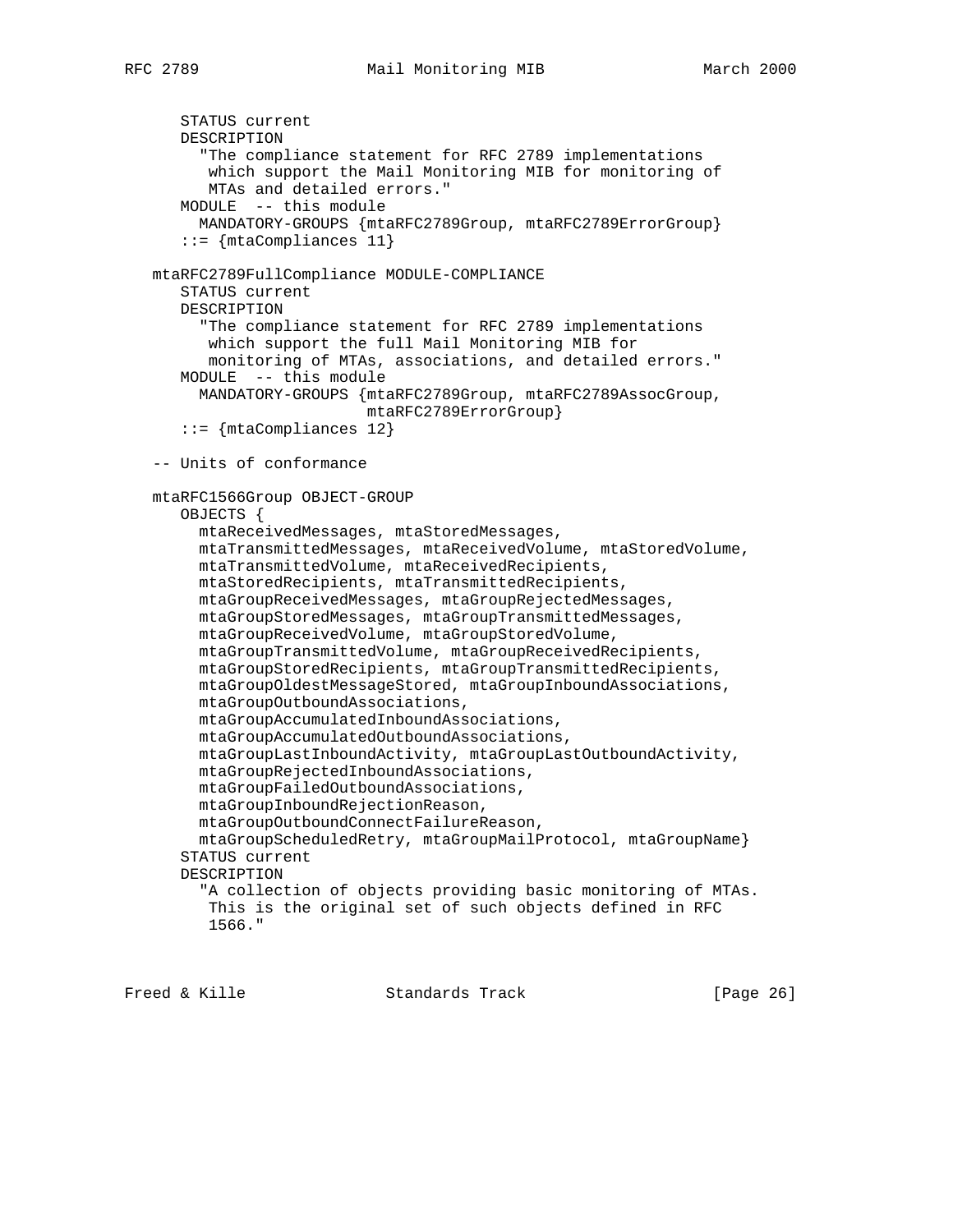```
::= {mtaGroups 10}
 mtaRFC1566AssocGroup OBJECT-GROUP
    OBJECTS {
     mtaGroupAssociationIndex}
    STATUS current
    DESCRIPTION
      "A collection of objects providing monitoring of MTA
       associations. This is the original set of such objects
       defined in RFC 1566."
   ::= {mtaGroups 11}
 mtaRFC2249Group OBJECT-GROUP
    OBJECTS {
      mtaReceivedMessages, mtaStoredMessages,
      mtaTransmittedMessages, mtaReceivedVolume, mtaStoredVolume,
      mtaTransmittedVolume, mtaReceivedRecipients,
      mtaStoredRecipients, mtaTransmittedRecipients,
      mtaSuccessfulConvertedMessages, mtaFailedConvertedMessages,
      mtaGroupReceivedMessages, mtaGroupRejectedMessages,
      mtaGroupStoredMessages, mtaGroupTransmittedMessages,
      mtaGroupReceivedVolume, mtaGroupStoredVolume,
      mtaGroupTransmittedVolume, mtaGroupReceivedRecipients,
      mtaGroupStoredRecipients, mtaGroupTransmittedRecipients,
      mtaGroupOldestMessageStored, mtaGroupInboundAssociations,
      mtaGroupOutboundAssociations, mtaLoopsDetected,
      mtaGroupAccumulatedInboundAssociations,
      mtaGroupAccumulatedOutboundAssociations,
      mtaGroupLastInboundActivity, mtaGroupLastOutboundActivity,
      mtaGroupLastOutboundAssociationAttempt,
      mtaGroupRejectedInboundAssociations,
      mtaGroupFailedOutboundAssociations,
      mtaGroupInboundRejectionReason,
      mtaGroupOutboundConnectFailureReason,
      mtaGroupScheduledRetry, mtaGroupMailProtocol, mtaGroupName,
      mtaGroupSuccessfulConvertedMessages,
      mtaGroupFailedConvertedMessages, mtaGroupDescription,
      mtaGroupURL, mtaGroupCreationTime, mtaGroupHierarchy,
      mtaGroupOldestMessageId, mtaGroupLoopsDetected}
    STATUS current
    DESCRIPTION
      "A collection of objects providing basic monitoring of MTAs.
       This group was originally defined in RFC 2249."
    ::= \{ \text{mtaGroups} \; 4 \} mtaRFC2249AssocGroup OBJECT-GROUP
    OBJECTS {
      mtaGroupAssociationIndex}
```
Freed & Kille Standards Track [Page 27]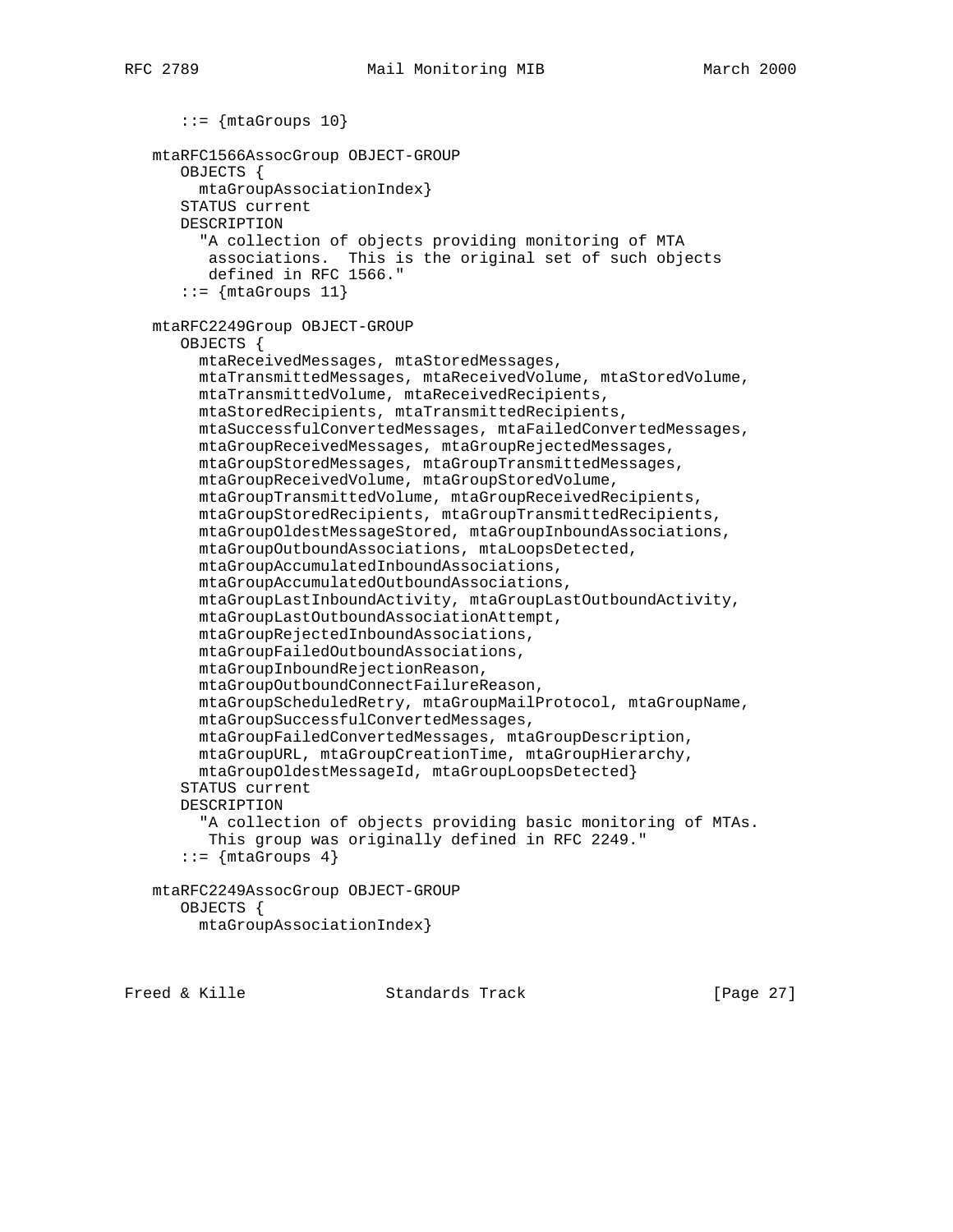```
 STATUS current
    DESCRIPTION
      "A collection of objects providing monitoring of MTA
       associations. This group was originally defined in RFC
       2249."
   ::= {mtaGroups 5}
 mtaRFC2249ErrorGroup OBJECT-GROUP
    OBJECTS {
      mtaGroupInboundErrorCount, mtaGroupInternalErrorCount,
      mtaGroupOutboundErrorCount}
    STATUS current
    DESCRIPTION
      "A collection of objects providing monitoring of
       detailed MTA errors. This group was originally defined
       in RFC 2249."
   ::= {mtaGroups 6}
 mtaRFC2789Group OBJECT-GROUP
    OBJECTS {
      mtaReceivedMessages, mtaStoredMessages,
      mtaTransmittedMessages, mtaReceivedVolume, mtaStoredVolume,
      mtaTransmittedVolume, mtaReceivedRecipients,
      mtaStoredRecipients, mtaTransmittedRecipients,
      mtaSuccessfulConvertedMessages, mtaFailedConvertedMessages,
      mtaGroupReceivedMessages, mtaGroupRejectedMessages,
      mtaGroupStoredMessages, mtaGroupTransmittedMessages,
      mtaGroupReceivedVolume, mtaGroupStoredVolume,
      mtaGroupTransmittedVolume, mtaGroupReceivedRecipients,
      mtaGroupStoredRecipients, mtaGroupTransmittedRecipients,
      mtaGroupOldestMessageStored, mtaGroupInboundAssociations,
      mtaGroupOutboundAssociations, mtaLoopsDetected,
      mtaGroupAccumulatedInboundAssociations,
      mtaGroupAccumulatedOutboundAssociations,
      mtaGroupLastInboundActivity, mtaGroupLastOutboundActivity,
      mtaGroupLastOutboundAssociationAttempt,
      mtaGroupRejectedInboundAssociations,
      mtaGroupFailedOutboundAssociations,
      mtaGroupInboundRejectionReason,
      mtaGroupOutboundConnectFailureReason,
      mtaGroupScheduledRetry, mtaGroupMailProtocol, mtaGroupName,
      mtaGroupSuccessfulConvertedMessages,
      mtaGroupFailedConvertedMessages, mtaGroupDescription,
      mtaGroupURL, mtaGroupCreationTime, mtaGroupHierarchy,
      mtaGroupOldestMessageId, mtaGroupLoopsDetected}
    STATUS current
    DESCRIPTION
      "A collection of objects providing basic monitoring of MTAs.
```
Freed & Kille Standards Track [Page 28]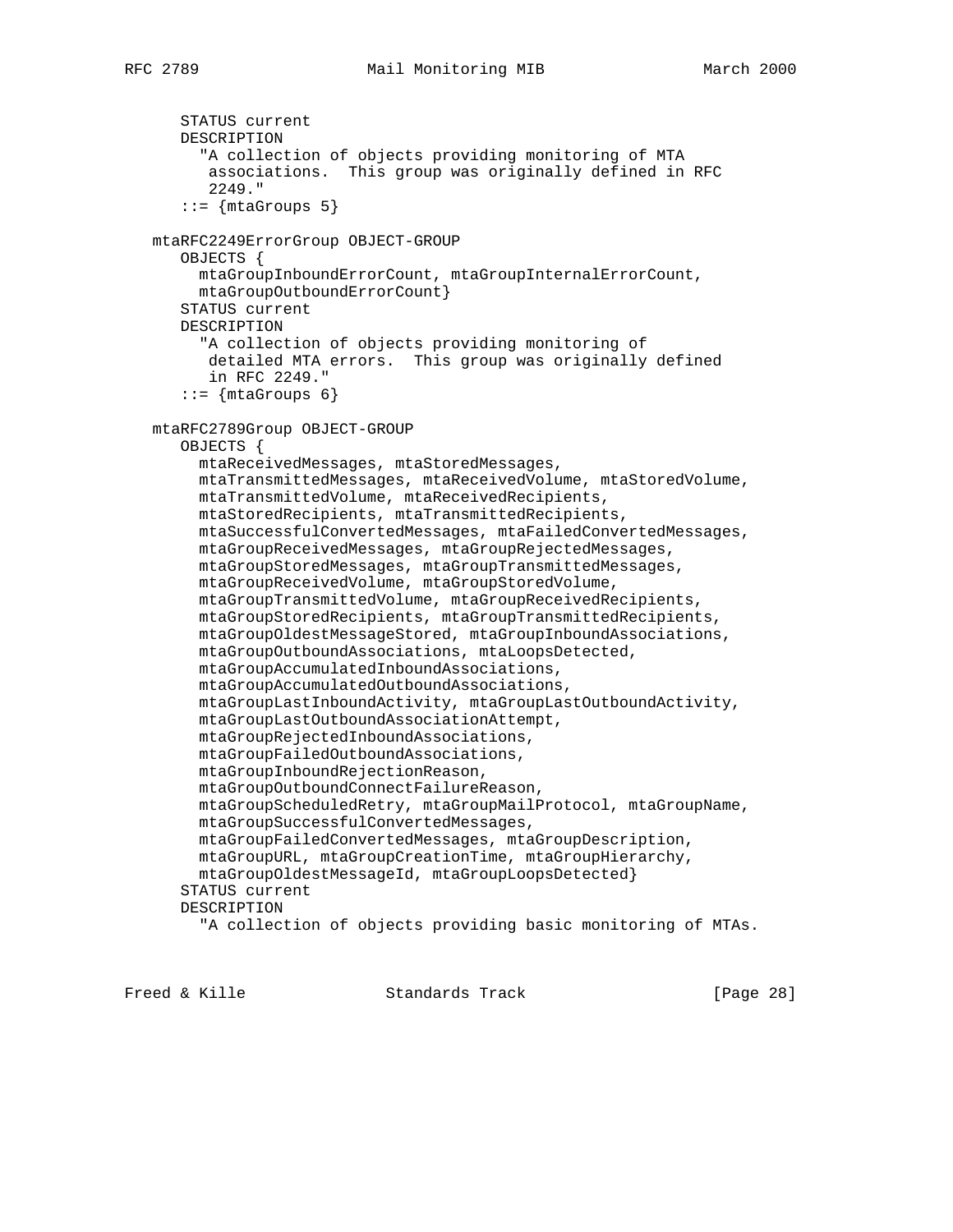```
 This is the appropriate group for RFC 2789."
   ::= {mtaGroups 7}
 mtaRFC2789AssocGroup OBJECT-GROUP
    OBJECTS {
      mtaGroupAssociationIndex}
    STATUS current
    DESCRIPTION
      "A collection of objects providing monitoring of MTA
      associations. This is the appropriate group for RFC
       2789 association monitoring."
   ::= \{mtaGroups 8\} mtaRFC2789ErrorGroup OBJECT-GROUP
    OBJECTS {
      mtaGroupInboundErrorCount, mtaGroupInternalErrorCount,
      mtaGroupOutboundErrorCount}
    STATUS current
    DESCRIPTION
      "A collection of objects providing monitoring of
       detailed MTA errors. This is the appropriate group
       for RFC 2789 error monitoring."
```
END

5. Changes made since RFC 2249

 $::= \{ \text{mtaGroups} \; 9 \}$ 

 This revision corrects a number of minor technical errors in the construction of the mail monitoring MIB in RFC 2249 [18]:

- (1) All DisplayStrings have been changed to SnmpAdminStrings,
- (2) the conformance groups for different versions of this MIB have been corrected,
- (3) the required mtaStatusCode entry has been added to MtaGroupErrorEntry (which does not affect the bits on the wire in any way), and
- (4) the recommendation that an empty string be returned if the last operation was successful has been removed from mtaGroupInboundRejectionReason and mtaGroupOutboundConnectFailureReason as it conflicts with the stated purpose of these variables.

Freed & Kille Standards Track [Page 29]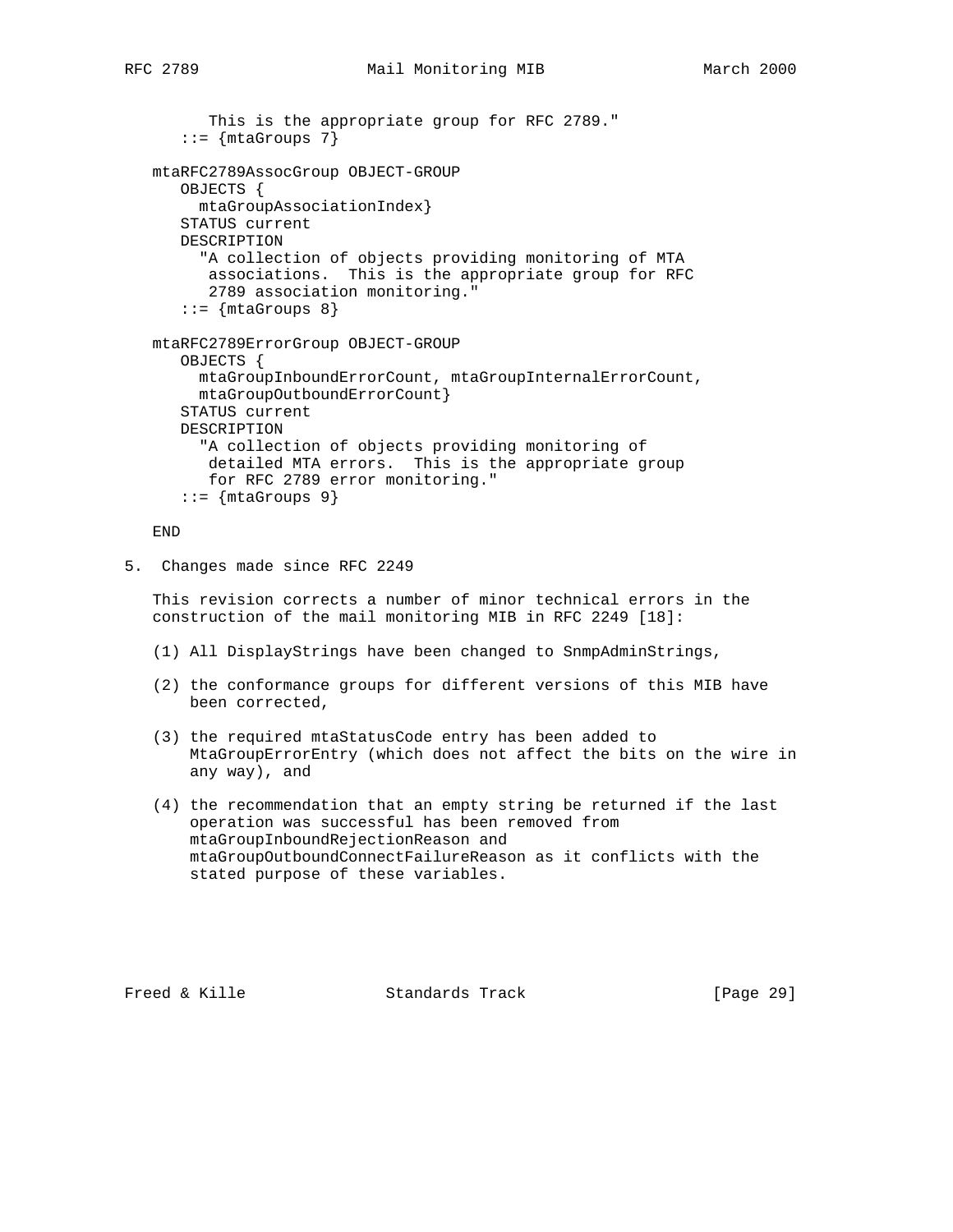- 
- 6. Acknowledgements

 This document is a work product of the Mail and Directory Management (MADMAN) Working Group of the IETF. It is based on an earlier MIB designed by S. Kille, T. Lenggenhager, D. Partain, and W. Yeong. The Electronic Mail Association's TSC committee was instrumental in providing feedback on and suggesting enhancements to RFC 1566 [19] that have led to the present document.

- 7. References
	- [1] Harrington, D., Presuhn, R. and B. Wijnen, "An Architecture for Describing SNMP Management Frameworks", RFC 2571, April 1999.
	- [2] Rose, M. and K. McCloghrie, "Structure and Identification of Management Information for TCP/IP-based Internets", STD 16, RFC 1155, May 1990.
	- [3] Rose, M. and K. McCloghrie, "Concise MIB Definitions", STD 16, RFC 1212, March 1991.
	- [4] Rose, M., "A Convention for Defining Traps for use with the SNMP", RFC 1215, March 1991.
	- [5] McCloghrie, K., Perkins, D. and J. Schoenwaelder, "Structure of Management Information Version 2 (SMIv2)", STD 58, RFC 2578, April 1999.
	- [6] McCloghrie, K., Perkins, D. and J. Schoenwaelder, "Textual Conventions for SMIv2", STD 58, RFC 2579, April 1999.
	- [7] McCloghrie, K., Perkins, D. and J. Schoenwaelder, "Conformance Statements for SMIv2", STD 58, RFC 2580, April 1999.
	- [8] Case, J., Fedor, M., Schoffstall, M. and J. Davin, "Simple Network Management Protocol", STD 15, RFC 1157, May 1990.
	- [9] Case, J., McCloghrie, K., Rose, M. and S. Waldbusser, "Introduction to Community-based SNMPv2", RFC 1901, January 1996.
	- [10] Case, J., McCloghrie, K., Rose, M. and S. Waldbusser, "Transport Mappings for Version 2 of the Simple Network Management Protocol (SNMPv2)", RFC 1906, January 1996.
	- [11] Case, J., Harrington D., Presuhn R. and B. Wijnen, "Message Processing and Dispatching for the Simple Network Management Protocol (SNMP)", RFC 2572, April 1999.

Freed & Kille **Standards Track** [Page 30]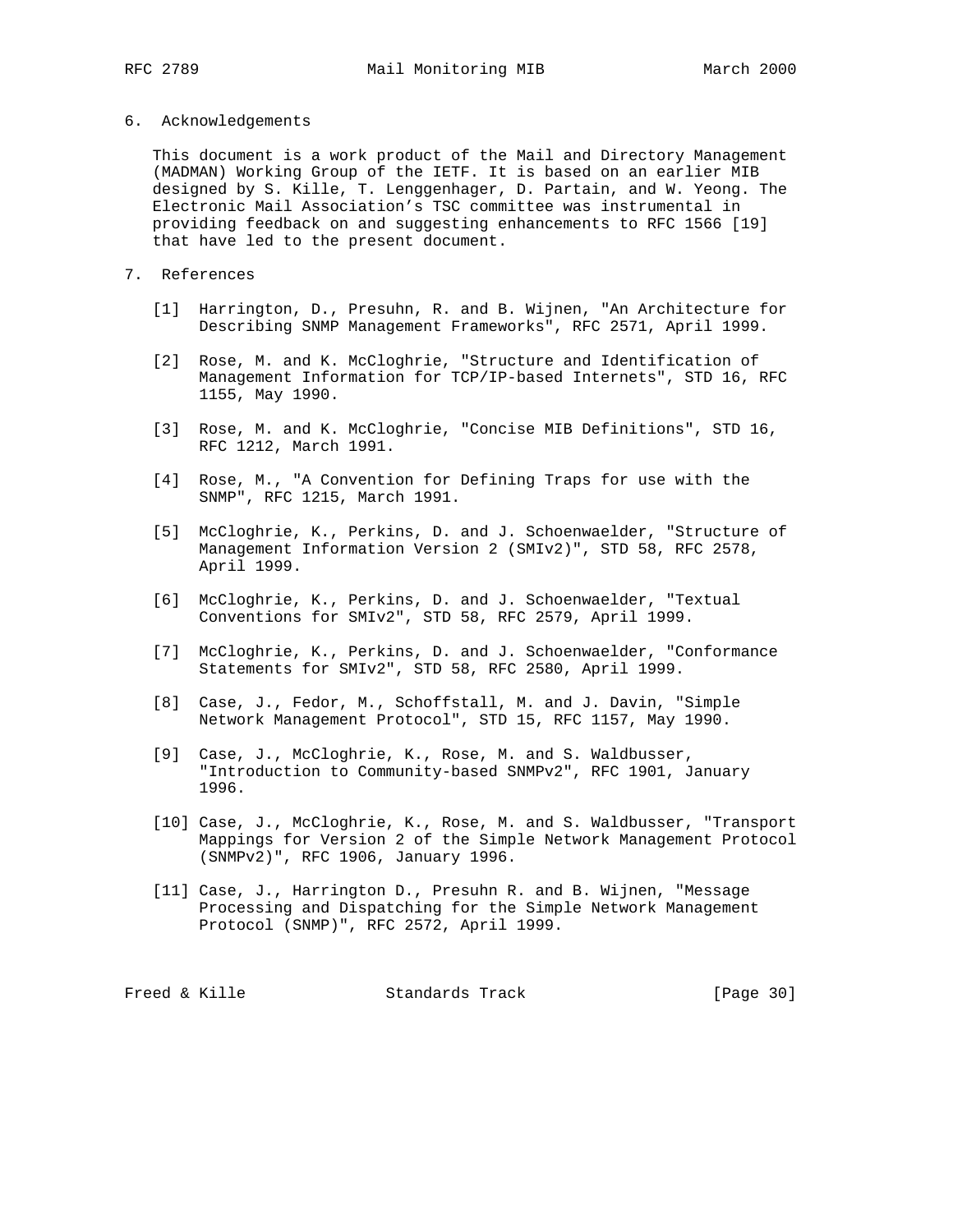- [12] Blumenthal, U. and B. Wijnen, "User-based Security Model (USM) for version 3 of the Simple Network Management Protocol (SNMPv3)", RFC 2574, April 1999.
- [13] Case, J., McCloghrie, K., Rose, M. and S. Waldbusser, "Protocol Operations for Version 2 of the Simple Network Management Protocol (SNMPv2)", RFC 1905, January 1996.
- [14] Levi, D., Meyer, P. and B. Stewart, "SNMPv3 Applications", RFC 2573, April 1999.
- [15] Wijnen, B., Presuhn, R. and K. McCloghrie, "View-based Access Control Model (VACM) for the Simple Network Management Protocol (SNMP)", RFC 2575, April 1999.
- [16] Freed, N. and S. Kille, "Network Services Monitoring MIB", RFC 2788, March 2000.
- [17] Wahl, M., Kille, S. and T. Howes, "Lightweight Directory Access Protocol (v3): UTF-8 String Representation of Distinguished Names", RFC 2253, December 1997.
- [18] Freed, N. and S. Kille, "Mail Monitoring MIB", RFC 2249, January 1998.
- [19] Freed, N. and S. Kille, "Mail Monitoring MIB", RFC 1566, January 1994.
- [20] Kille, S., "Mapping between X.400(1988) and RFC 822/MIME", RFC 2156, January 1998.
- [21] Crocker, D., "Standard for the Format of ARPA Internet Text Message", STD 11, RFC 822, August 1982.
- [22] Vaudreuil, G., "Enhanced Mail System Status Codes", RFC 1893, January 1996.
- 8. Security Considerations

 There are no management objects defined in this MIB that have a MAX- ACCESS clause of read-write and/or read-create. So, if this MIB is implemented correctly, then there is no risk that an intruder can alter or create any management objects of this MIB via direct SNMP SET operations.

Freed & Kille **Standards Track** [Page 31]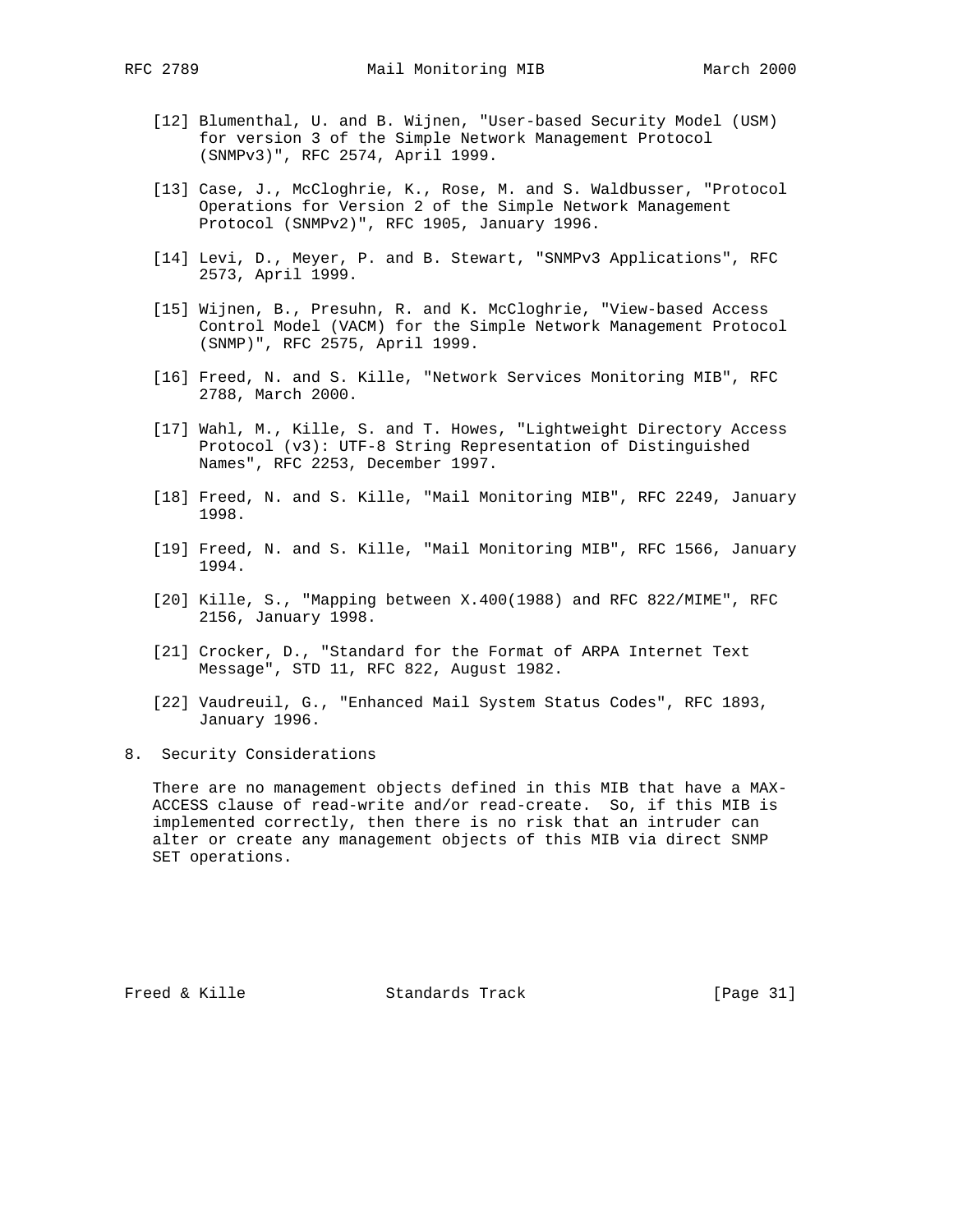However, this MIB does provide passive information about the existence, type, and configuration of applications on a given host that could potentially indicate some sort of vulnerability. Finally, the information MIB provides about network usage could be used to analyze network traffic patterns.

 SNMPv1 by itself is not a secure environment. Even if the network itself is secure (for example by using IPSec), even then, there is no control as to who on the secure network is allowed to access and GET/SET (read/change/create/delete) the objects in this MIB.

 It is recommended that the implementers consider the security features as provided by the SNMPv3 framework. Specifically, the use of the User-based Security Model RFC 2574 [12] and the View-based Access Control Model RFC 2575 [15] is recommended.

 It is then a customer/user responsibility to ensure that the SNMP entity giving access to an instance of this MIB, is properly configured to give access to the objects only to those principals (users) that have legitimate rights to indeed GET or SET (change/create/delete) them.

## 9. Author and Chair Addresses

 Ned Freed Innosoft International, Inc. 1050 Lakes Drive West Covina, CA 91790 USA

 Phone: +1 626 919 3600 Fax: +1 626 919 3614 EMail: ned.freed@innosoft.com

 Steve Kille, MADMAN WG Chair MessagingDirect Ltd. The Dome, The Square Richmond TW9 1DT UK

 Phone: +44 20 8332 9091 EMail: Steve.Kille@MessagingDirect.com

Freed & Kille **Standards Track** [Page 32]